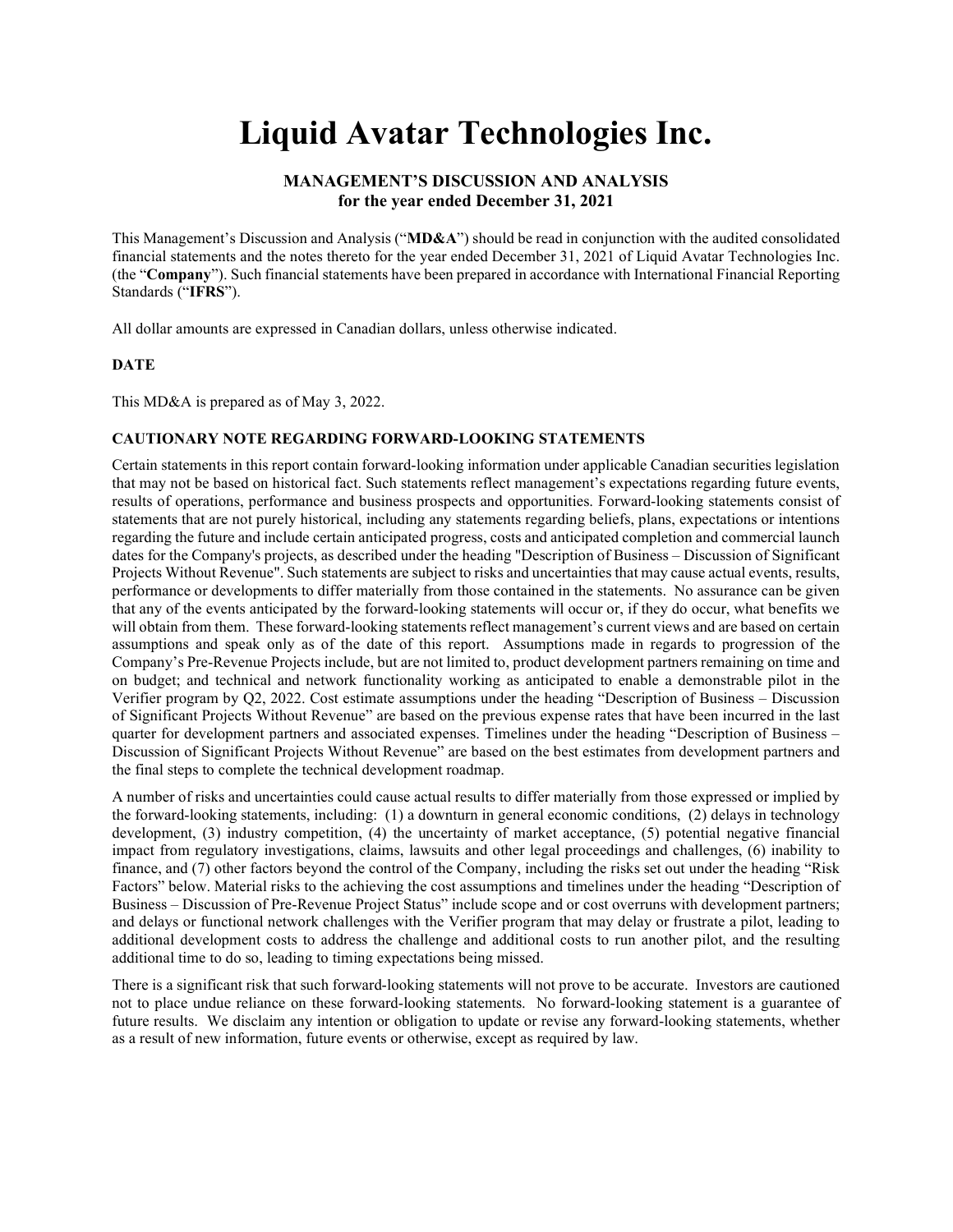## NOTE TO READERS:

Further to a review by the Ontario Securities Commission (the "OSC") of the Company's Management's Discussion and Analysis for the period ended September 30, 2021 (the "Q3 2021 MD&A"), certain corrective disclosures are being provided herein to address comments received from the OSC on the Q3 2021 MD&A. In particular, corrective disclosures relate to:

- Description of the Company's business
- Description of significant projects without revenue
- Discussion of operations;
- Liquidity and Capital Resources
- Related party transactions; and
- Material forward-looking information

## THE COMPANY

The Company was incorporated under the laws of the province of British Columbia on September 10, 2014 as Torino Ventures Inc. The Company changed its name to Torino Power Solutions on November 13, 2016. The Company changed its name to KABN Systems NA Holdings Corp. on June 4, 2020 and on March 1, 2021 the Company changed its name to Liquid Avatar Technologies Inc. and its ticker symbol on the Canadian Securities Exchange from KABN to LQID. The Company wholly owns Liquid Avatar Operations Inc. (formerly KABN Systems North America Inc. and referred to herein as "KABN NA"). KABN NA wholly owns Oasis Digital Studios Limited ("Oasis"). Oasis holds a 50% interest in Aftermath Islands Metaverse Barbados Limited, with the other 50% held by an arm's length individual.

On January 13, 2020, the Company and its newly formed wholly owned subsidiary 2733668 Ontario Inc. entered into a Business Combination Agreement with KABN NA, an arm's length private company, providing for a transaction (the "RTO Transaction") whereby the Company would acquire all of the issued and outstanding shares of KABN NA in exchange for issuance of common shares of the Company following the Consolidation (as defined below) ("Common Shares"). Immediately prior to the completion of the RTO Transaction, the Company completed a 1-for-10 share consolidation (the "Consolidation"). The RTO Transaction closed on June 4, 2020 and resulted in the business of KABN NA becoming the business of the Company.

References to the Company herein mean Liquid Avatar Technologies Inc. and its wholly owned subsidiaries, unless otherwise noted, from June 4, 2020 to present, and mean KABN NA prior thereto.

## DESCRIPTION OF BUSINESS

The Company is a global blockchain, digital identity and fintech solutions company focused on empowering individuals, who are referred to as "Holders" or "Customers", to verify, manage, control, and create value from their online identity and public, permission-based data through Self-Sovereign Identity solutions delivered through the Company's solutions.

The Company operates across 3 business lines: Digital Identity, NFT Agency and Mixed Reality.

### Digital Identity

Once final development is complete the Company will offer Issuers and Verifiers (as defined below) a suite of financial and related services through the Liquid Avatar Mobile App, the Liquid Avatar Verifiable Credentials Ecosystem, or "LAVCE", and proprietary services and programs that are targeted to generate revenues to the Company. Together, these services are referred to as the "Liquid Avatar Platform". LAVCE supports the W3C (World Wide Web Consortium) open standards and a "trust triangle" model which services the three distinct parties in a verifiable credential transaction, being the individual user or "Holder", the author or "Issuer" of a verifiable credential, and the validator or "Verifier" of the transaction. This is similar to everyday banking and now traditional point of purchase debit or credit transactions, which also include a Holder, an Issuer and a Verifier in a similar "triangle". Issuers could include entities such as a government or other certifying entity. Verifiers could include entities such as a retailer seeking age verification or an event venue looking for access rights.

The Company intends to provide its products and services at no cost to Holders and seeks to generate revenues through permission-based partner and merchant fee-based programs with Issuers and Verifiers. The Liquid Avatar Platform provides Holders a more seamless compliance of online identity verification in combination with participation in online services and opportunities together with a developing suite of financial and other consumer services.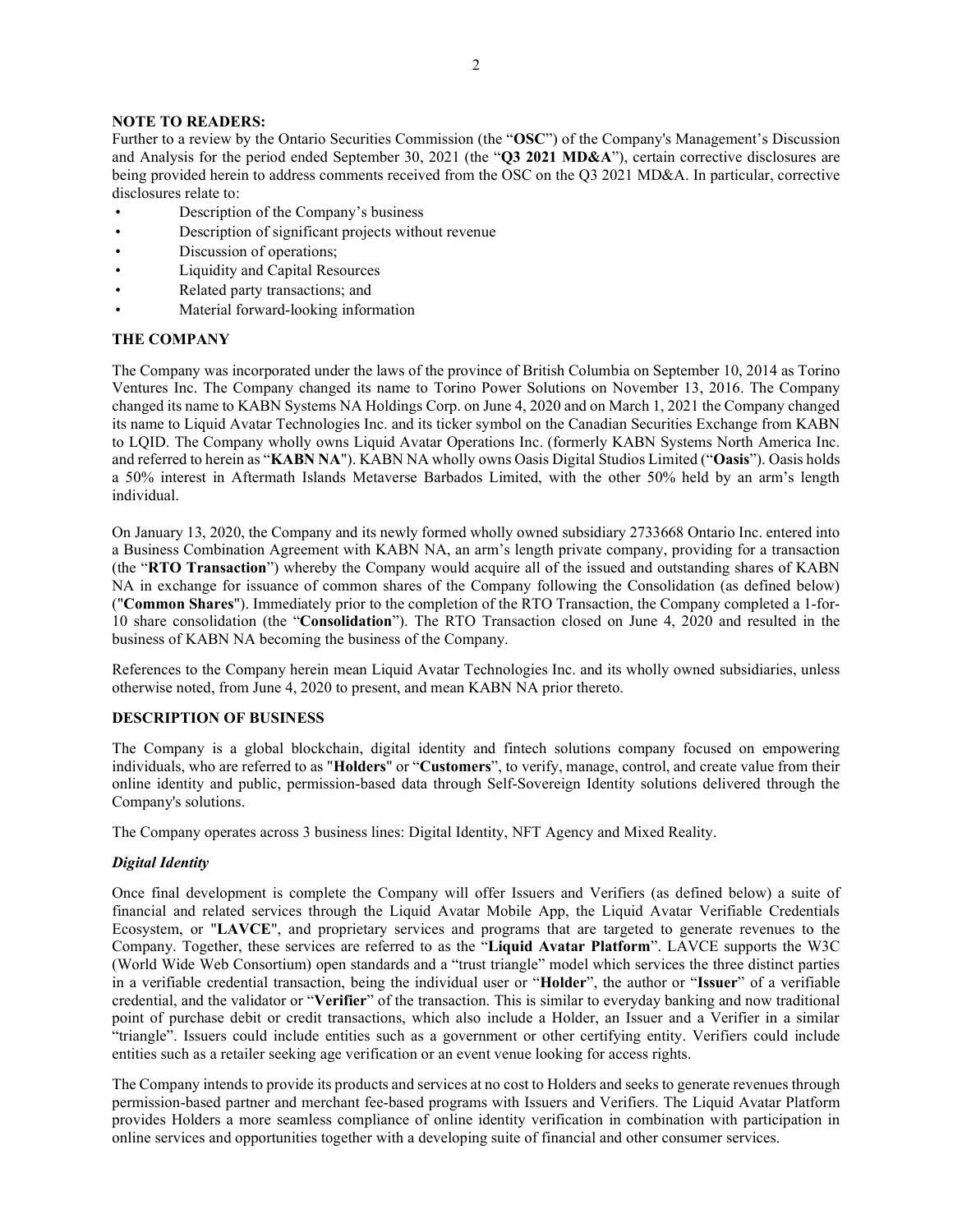The Company is the exclusive licensee, in the United States and Canada, of KABN (Gibraltar) Ltd.'s ("KABN Gibraltar") digital identity and financial services platform, which provides organizations with a digitally enabled identity validation and verification based on industry standard KYC and AML processes (previously KABN ID), and which now forms part of LAVCE. The Company has utilized KABN Gibraltar, as the licensor of the technology, as a development partner. The Company also licenses for use in North America the "know how" for the KABN Gibraltar Loyalty program, which consists of KABN KASH and KABN Card.

The proprietary technology suite that is the Liquid Avatar Platform includes three key products:

- LAVCE: LAVCE is a verified Self Sovereign Identity platform that empowers Holders to create high-quality digital icons representing their online personas, referred to as "Liquid Avatars". These Liquid Avatars allow Holders to manage and control their digital identity and their verifiable access and identity credentials and to use these Liquid Avatars to share public and permission based private data when they want and with whom they want. This all done by Holders primarily through the Liquid Avatar Mobile App. The Liquid Avatar Mobile App is available for download on the Apple App Store and the Google Play Store. Digital identity validation and verification for Liquid Avatars is provided through LAVCE. LAVCE is an "Always Active", biometrically based and blockchain powered digital identity validation and verification ecosystem that will allow Customers to continuously and confidently prove themselves throughout physical and online communities using their Self Sovereign Identity consisting of verifiable credentials and a digital wallet controlled by the individual. These credentials can be requested by a Verifier, like a merchant, government, or another application that requires the validation of a trustworthy digital identity, which is where biometrics become relevant. The credential is provided by Holder through the LAMA and the Holder can validate themselves with a Verifier that requires such validation. KABN ID has been merged into LAVCE and is no longer used from a brand perspective. There are currently no revenues associated with LAVCE. LAMA is free to download and use and will not generate revenue directly. Please see "Description of Business – Discussion of Significant Projects Without Revenue".
- LQID Card (formerly KABN Card): LQID Card is an approved prepaid card program branded as "LQID Card" that will potentially generate revenues from merchant transaction fees, as well as new, existing and evolving financial services, and provides increased loyalty and engagement opportunities. Through partner managed platforms, the LQID Card allows Customers to hold a digital payment method, without needing a credit card account, and the ability to earn cashback and other loyalty incentives. The Company will share in transaction fees and commissions with the applicable card network. LQID Card will integrate seamlessly with the Liquid Avatar Mobile App, providing Customers with an easy way to apply for and access their LQID Card directly from their Liquid Avatar Mobile App. Applications for LQID Card accounts have not commenced to date. LQID Card is not currently operational and there are no revenues to date. Please see "Description of Business – Discussion of Significant Projects Without Revenue".
- KABN KASH: KABN KASH is an exclusive and customized consumer experience where Customers will be able to earn cash back on transactions with over 600 major online merchants, such as Samsung, Sportchek and Nike Canada, that the Company has signed up through the Company's affiliate program. In an affiliate program, there is a broker for various online merchants. The Company has to be approved as a merchant for each brand. The Company has been approved by 600 major online merchants. KABN KASH is a cashback, loyalty and engagement program offered to LQID Card holders that is a primary potential revenue program. Customers that obtain a LIQID following launch will be able to shop at some of North America's top online merchants and receive cashback directly on their LQID Card. Customers will also receive updates on special offers and unique deals exclusive to KABN KASH. Customers will be offered incentives to shop by way of discounts and cash back to the LQID Card based on spending volumes. When a registered KABN KASH user purchases from a KABN KASH retailer, the Company will earn a commission that it splits with the purchaser in the form of cash rebates paid to the LQID Card. Unlike points and many other loyalty programs, users receive real money as the reward for shopping and will also be able to earn points towards digital products and service for redemption. Since Holders are verified individuals as LAMA users, over time it can become potentially easier to create custom baskets of offers to suit an individual's needs, based on an individual's express permissions. KABN KASH is not operational and any immaterial revenues to date have been from pilot transactions with some of the online merchants. KABN KASH has no development to complete, as it is simply dependent on LQID Card being operational.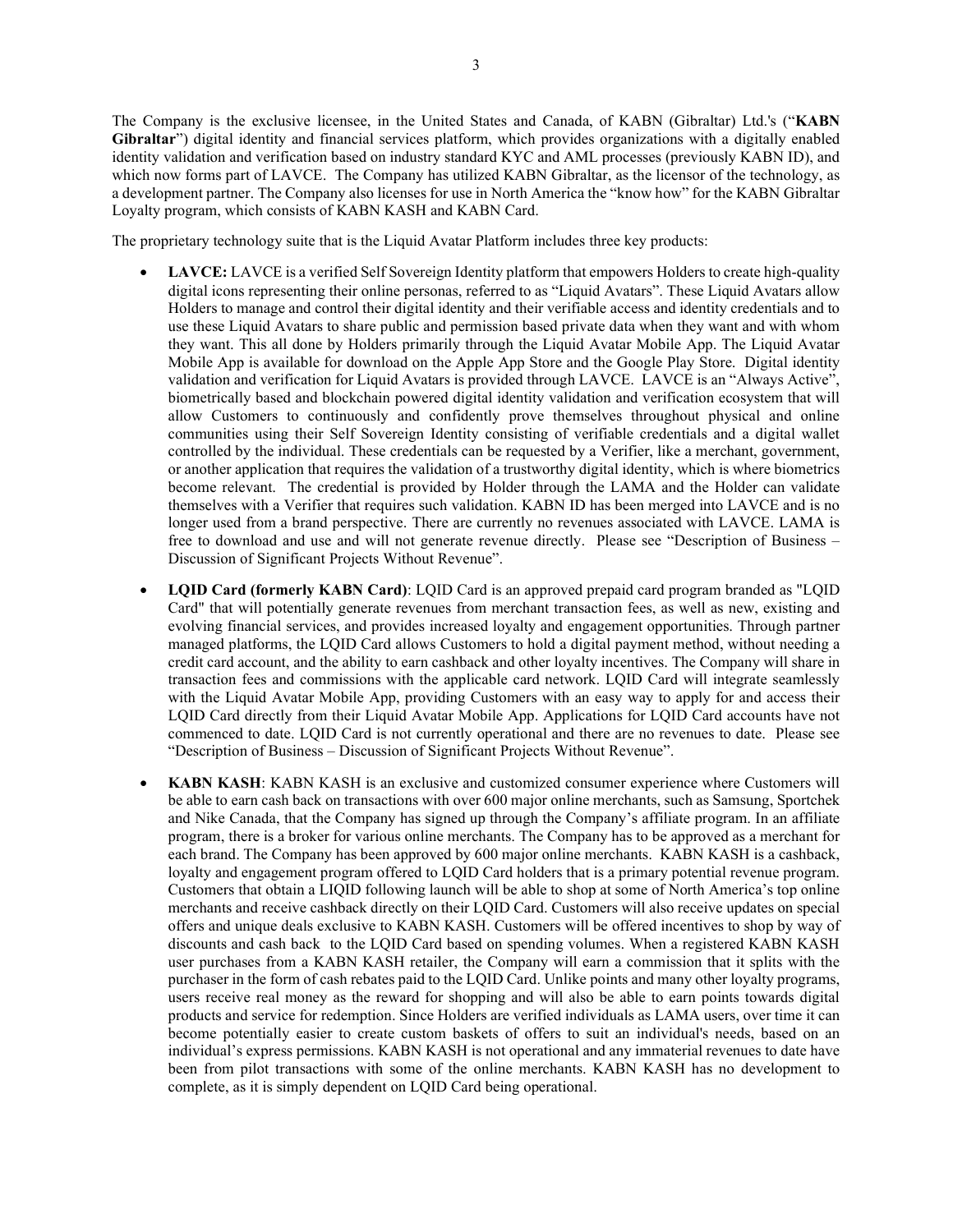During Q1 and Q2 2021 the Company shifted its core focus from KABN ID to LAVCE, a far more robust platform and product offering as described above. Original components of KABN ID were incorporated into LAVCE, however new technologies and services have also been incorporated into the Liquid Avatar Platform. The Liquid Avatar Platform has a much larger scope to support identity, access and qualification verifiable credentials. LAVCE is made up of three "pillars", which are products and services to support Holders, Issuers and Verifiers of digital identity verifiable credentials, as explained herein.

LAVCE has various components from which revenue is expected to be derived. The Company can earn revenue from activities related to Customer (Holder) engagement with businesses (Issuers and Verifiers) and may potentially earn revenue through subscriptions by businesses or sponsorships from businesses (Issuers and Verifiers). When a Customer engages with the business, revenue is generated from affiliate fees and other fees, sponsorships and commissions that are paid by the business to the Company when a Customer, on a permission basis, engages with the business (Issuer or Verifier) within the Liquid Avatar Mobile App. In the event a business uses a LAVCE service like age verification, they may pay for those services by way of sponsorship, cost per action or through a  $3<sup>rd</sup>$  party sponsorship that covers the cost per action or subscription fee. When the LQID Card is used by a consumer, certain interchange and banking fee shares will be earned by the Company.

To have access to LAVCE, Verifiers and Issuers will have to be authenticated and will subscribe to a monthly SaaS plan for a monthly fee, which fee may be supplemented with usage charges, such as a pay per use. Monthly fees may be offset or supplemented by fees from sponsors who have an interest in making sure that Holders meet the requirements of verification. LAVCE has currently not generated any revenues and is dependant on the combination of the adoption of Holders, Verifiers and Issuers being signed up and /or onboarded. There is therefore risk to the extent and timing of any revenues generated through LAVCE related to the rate at which Holders, Verifiers and Issuers are signed up and/or onboarded.

LAVCE and LAMA are expected to earn revenue from activities related to consumer engagement with businesses and may potentially earn revenue through subscriptions by businesses or sponsorships from businesses. When a consumer engages with a business within the LAMA. Potential revenue would be generated from affiliate fees and other fees, sponsorships and commissions that are paid to the Company by businesses when a consumer, on a permission basis, engages with the business. As mentioned above, when a retail partner sells products to a Holder, a potential portion of the sale is expected to be paid to the Company through its relationship with the vendor, affiliate program and / or sponsor. The precise arrangements will vary between retail partners and may be in the form of an affiliate fee – which is revenue sharing, or commission fee from a sale, if a Holder buys a product from a vendor associated with the LAMA program. The Company is anticipating revenue sharing of up to 20%. Sponsorships are an alternative source of revenue where, instead of paying a portion of the purchase price, a Vendor, organization or association may have an interest in one or more groups of Holders and may pay a fee to interact or support retailers on a permission-basis with the Holder. In the event a business uses a LAVCE-based services like age verification they may pay for those services by way of sponsorship, cost per action or through a  $3<sup>rd</sup>$  party sponsorship that covers the cost per action or subscription fee.

The Company's Digital Identity business line is not subject to any special regulatory or quasi-regulatory requirements for approvals, licences or permits.

The Company's license with KABN Gibraltar (the "KABN Gibraltar License") enables the Company to exclusively operate LQID Card and KABN KASH and use the KABN ID software service (now incorporated into LAVCE) for the North American region (Canada and the United States of America). KABN Gibraltar licensed components of this intellectual property from Crypto KABN Holdings Inc. to enable one direct license between KABN Gibraltar and the Company. As at December 31, 2021, Crypto KABN Holdings Inc. held 8.85% and KABN Gibcan Inc. held 9.1%, respectively, of the outstanding Common Shares. KABN Gibraltar controls KABN Gibcan Inc. and is beneficially owned by the Company's CEO and President.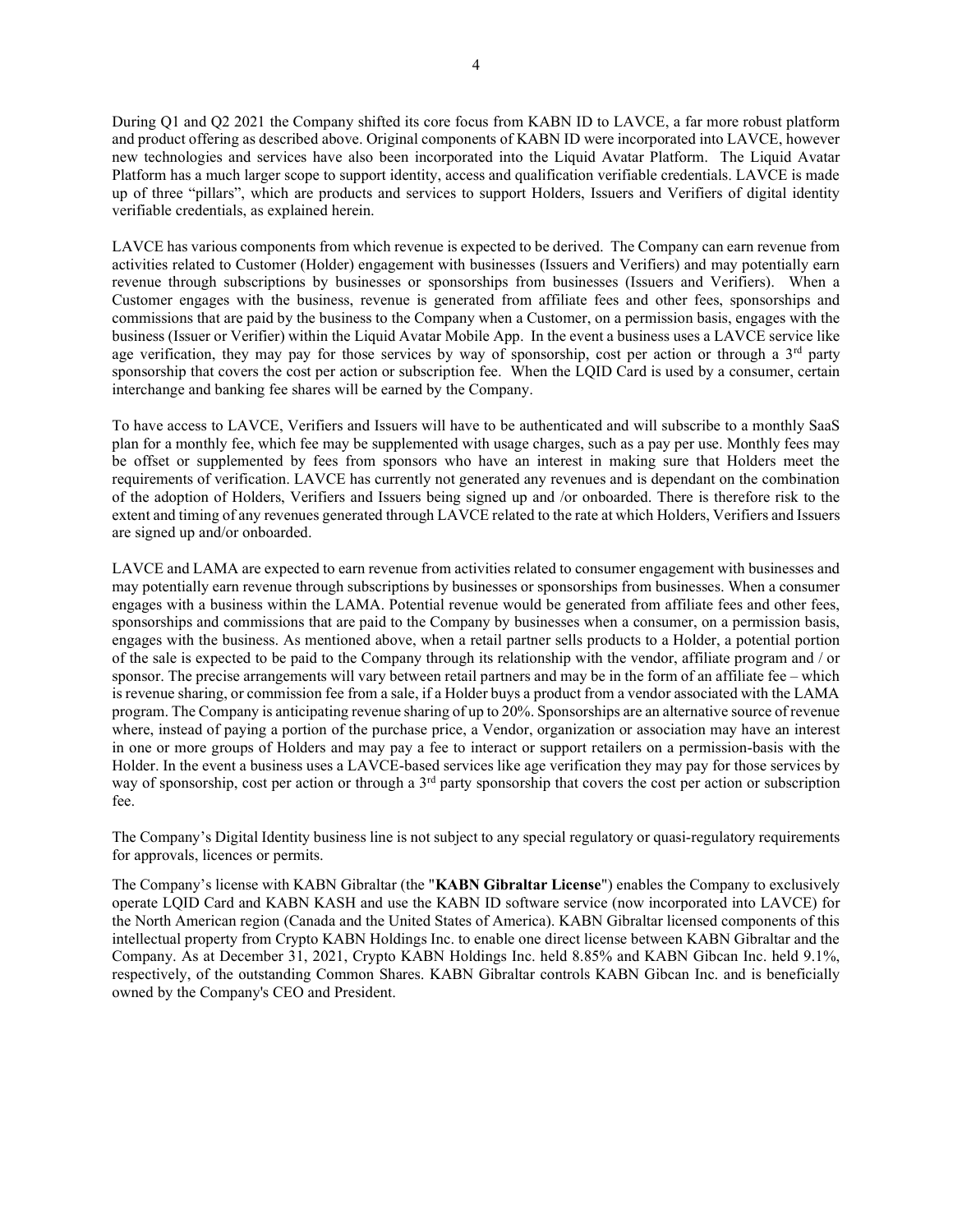#### NFT Agency

On March 9, 2021, the Company launched Oasis Digital Studios Limited ("Oasis"), an agency supporting artists and IP holders ("Talent"). Oasis is engaged Talent to provide management, creative services and work with producers of enhanced Non-Fungible Tokens ("NFTs"), avatars and related digital credentials on behalf of such Talent, Oasis deals exclusively with NFTs that are digital collectibles, and not with NFTs that could be securities. Oasis' services also include assistance with platform listing, management, and other creative, and avatar and digital icon services. Oasis is focused on NFT program management for Talent, and only had one of its own projects late in 2021 being Aftermath Islands, which is not an Agency relationship (see below). It is not the owner of the collectible being sold, which is owned by the Talent, and does not interact with purchasers of NFTs. NFT platforms will sell the NFTs and will take fees for their services. Oasis does not own or operate, and is not affiliated, with any NFT platforms. A portion of the proceeds of any sale are paid to Oasis by the artist as program management fees, with the artist receiving the balance of the proceeds once hard costs of the specific project are paid. Oasis manages payments to Talent for the sale of an NFT following deductions by an independent third party NFT platform. Oasis earns its revenue out of the proceeds of the sale of NFTs for its support and management of various NFT, avatar and other creative services to Talent. Oasis' mandate is to provide agency services only, it does not mint or activate NFTs.

The Oasis Digital Studios AR viewer app reveals hidden and bonus content distributed by Talent. This technology supports AR enabled Digital Collectibles, NFTs, fan event experiences, scavenger hunts and contests. This is a feature that, on behalf of Oasis clients and other Company activities, is intended to help increase interest in the purchase from Talent of NFTs, and in other Oasis and promotional programs.

To date, Oasis has been engaged by 9 clients, including, but not limited to May Pang, Ron Campbell and the Outer Space Men, who have sold their NFTs across a number of NFT Platforms, including Wax and Sweet. \$14,972 in revenue was recognized from Agency fees for the year ended December 31, 2021. Oasis' NFT Agency operations are considered an operating business.

The Company's NFT Agency business line is not subject to any special regulatory or quasi-regulatory requirements for approvals, licences or permits.

#### Mixed Reality

Aftermath Islands was originally an NFT project managed by Oasis during 2021. Aftermath Islands Metaverse Barbados Limited commenced activities as of January 1, 2022, and the intellectual property of Aftermath Islands was transferred to it. Through Oasis, the Company holds 50% of the equity of Aftermath Islands Metaverse Barbados Limited and has effective control.

Aftermath Islands is a planned metaverse, which will ultimately provide online users with theme-based first-person, Augmented Reality (AR), Extended Reality (XR) and Virtual Reality (VR) experiences, quests, games, and integrated eCommerce activities, creating a virtual world supported by users and brands. While the sale of VL commenced in November 2021, to satisfy demand from users to acquire their initial holdings, full gameplay had not commenced. Additional items such as thematic dwellings, accessories, avatars, wearables, etc. designed for each island, community and estate and users are in the planning stage or under development, along with other interactive items, which will also ultimately be available for sale as NFTs. All NFTs are expected to be able to be transferred, at the discretion of the holder, using direct and / or 3<sup>rd</sup> party, non-affiliated marketplaces, and private sale programs.

In Aftermath Islands' virtual world, users can buy, develop, trade, and sell Virtual Land (VL) and items like buildings, crafted items, transport, and other items all through collectible NFTs that represents the ownership of virtual and other items. Each plot or parcel of VL is unique and owners are expected to have the opportunity to choose what content they want to publish on their VL based on future published guidelines. This can range from simple scenery and structures to an interactive game, store, warehouse, dwelling, facility, or destination. Users can purchase VL as well as all other goods and services in Aftermath Islands with CREDITS, the current code name for in-game currency, fiat and other authorized currencies, coins, and tokens. Aftermath Islands will "charge" users for certain services and ingame utility programs, including but not limited to professions creation and leveling, access to events and activities and other goods and services that can potentially enhance their in-game experiences.

All Aftermath Islands' players will also have access to create a Liquid Avatar account allowing them to manage their digital identity and certain 'cross-over' assets and activities connecting their in-game activities to their real-world activities and engagement. Potential opportunities include managing avatars including MetaHero Project (TM) customizable and personalized avatars, items, integrated AR events and programs, and purchasing conventional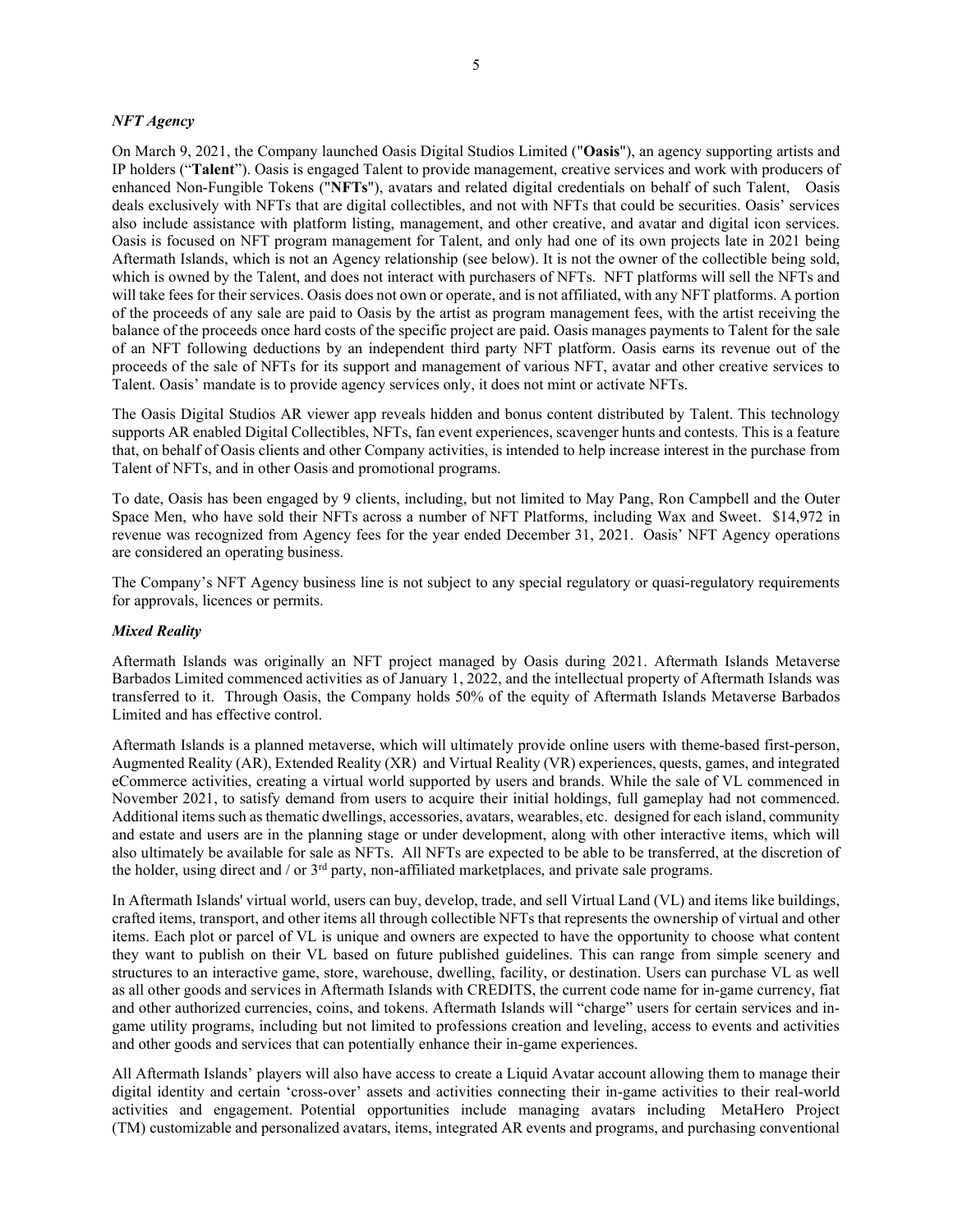items like sneakers or trainers through KABN KASH and receiving exclusive bonuses, like matching digital assets for use in Aftermath Islands.

Aftermath Islands will publish updated white papers and technical reviews and form a governing council that will create fair play rules prior to commercial launch. Additional themes, new communities, and estates will open from time to time following launch, allowing players to own Virtual Land across a wide range of islands. For entertainment, financial, game, product, and other brands, select island environments will allow commercial operations and ownership, providing enterprises with the tools to create and support economic opportunities.

The Company has completed initial sample of potential test activities designed for Meta's (formerly Facebook) Oculus system using the Quest 2 VR headset and hand controllers as a showcase of potential capabilities, which is being extended to include other test activities like mountain climbing, western gun fights, light sword dueling, survival training. The Company is currently working to complete several additional initial pilots of virtual and interactive platforms and technologies, separate and apart from the Meta Quest platform, as it assesses a range of initiatives for its first launch program expected by mid-2022. This is based on the Company's best estimate of how long the remaining development will take to complete given current financial resources. Anticipated completion dates could be delayed if the Company's estimates of the remaining work and time to complete such word are incorrect.

Other initial launch programs include virtual escape rooms, with award winning, real world and virtual escape room creator Hourglass Escapes LLC and The Lost Kingdom of T'Sara, the upcoming P2E (play to earn) game which will allow users to gather resources and Credits for Aftermath Islands, at no cost, for use in-game to purchase VL and / or other items and services. Both these programs are currently in development for an expected Q2 beta launch. The Company will use third parties for a portion of these development efforts. As part of its Metaverse program, Aftermath Islands is developing the Aftermath Islands Explorers League, creating a virtual location for Aftermath Island virtual landowners and account holders to start their journey in Aftermath Islands, getting acquainted with new products, features and services and create their avatars. Users will be able to hone skills, share experiences, visit a virtual café and stores, engage with other users, participate in a variety of activities and transport to their favorite islands all from the Explorers League. The Company will use third parties for a portion of these development efforts.

Aftermath Islands generated sales in 2021 from the sale of VL, which commended in November of 2021. Total sales in 2021 were \$1,058,270 which the Company has recorded as deferred revenue recognition in the consolidated financial statements for the year ended December 31, 2021. In the future, when revenue recognition criteria has been met, revenues are expected to be generated from the sale of VL, the sale of in game collectibles as described above, and potentially the sale of gameplay utility tokens. The facilitation and settlement including the minting of any NFTs is handled by third party service providers. Aftermath Islands does not currently handle any cryptocurrency and receives payment in fiat currency only.

Within Aftermath Islands, customers can buy, develop and trade VL and items such as buildings and crafted items, all through NFTs that represent the ownership of digitally created items. The Company's identified performance obligation is to provide NFTs representing ownership of virtual items to the customers. The Company has no further obligation once the NFTs are delivered to the customers' wallets. Payments from customers are non-refundable and relate to non-cancellable contracts for a fixed price that specify the Company's obligations. The Company's performance obligation is satisfied at the point in time when the NFTs are transferred to the customers' wallets through its third -party service provider, Masscult.

Potential opportunities include managing avatars including MetaHero Project customizable and personalized avatars, items, integrated Augmented Reality (AR) and Extended Reality (XR) events and programs, and purchasing conventional items like sneakers or trainers through KABN KASH and receiving exclusive bonuses, like matching digital items for use in Aftermath Islands. This latter example may be facilitated through the LAMA and LAVCE programs similar to those described earlier in this response. The precise approach to fees for these opportunities still need to be considered by management.

The Company's Mixed Reality business line is not subject to any special regulatory or quasi-regulatory requirements for approvals, licences or permits.

## Discussion of Significant Projects Without Revenue

The Liquid Avatar Mobile App, the LQID Card and LAVCE are significant projects of the Company that have not yet generated any appreciable revenues to date. The Company is developing proprietary technology and services in respect of these projects and as such the Company considers many factors related to these projects to be trade secrets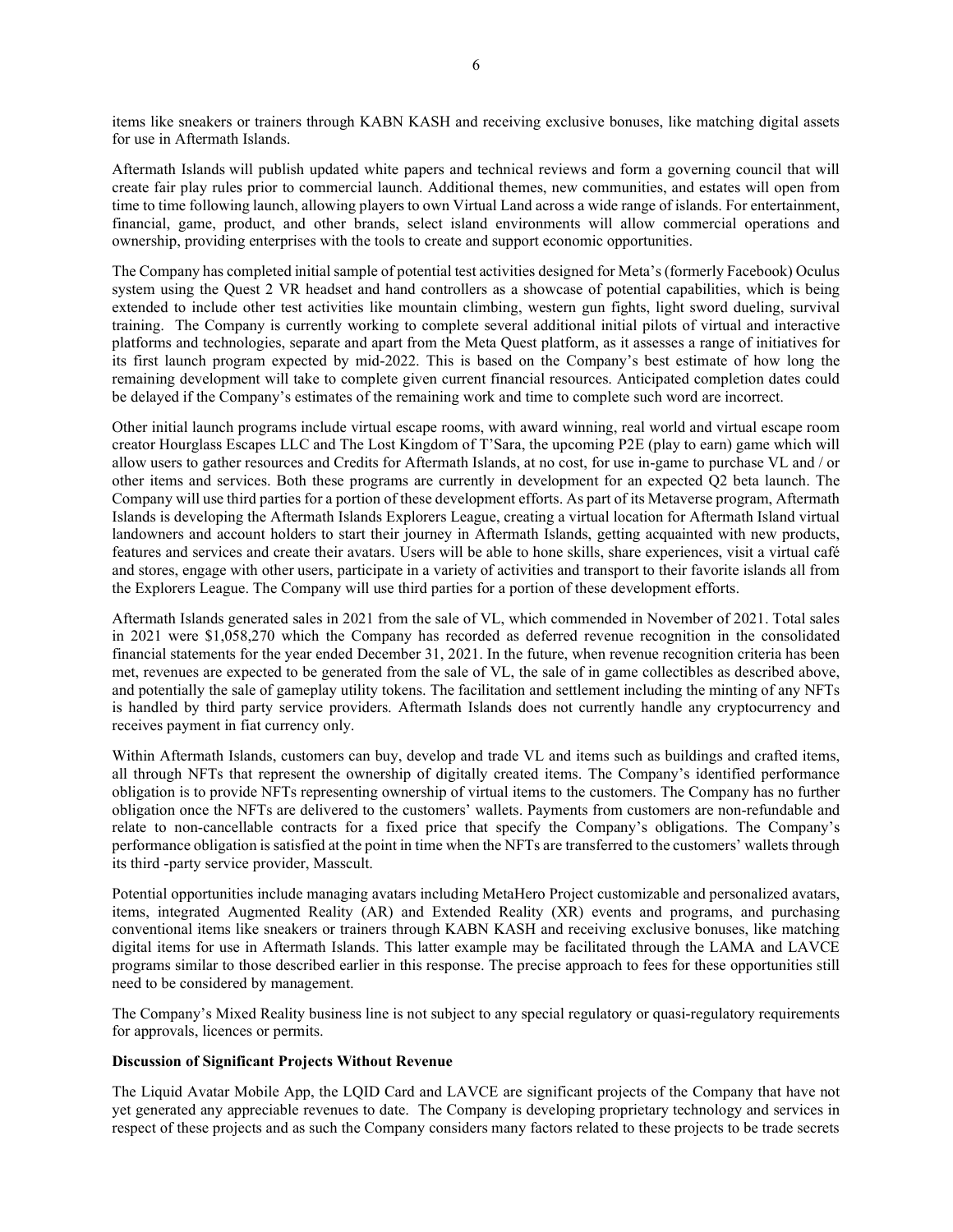and is reserving certain details as confidential until and unless otherwise disclosed publicly at various junctures of market readiness likely in conjunction with commercial release.

Information is set out below in tabular form to outline the status of these projects, their estimated stages of completion and approximate costs to date since the beginning of Q1 2021 (when cost estimation by project component began), as well as estimates of costs for the coming periods or to completion.

## Liquid Avatar Mobile App

The Liquid Avatar Mobile App is a component of the overall LAVCE. While the Liquid Avatar Mobile App is available for download on the Apple App Store and the Google Play Store, it is in the planning and development stage and is pre-revenue. LAMA is expected to be complete by June 30, 2022. With respect to project activities that support Holders and initiatives related to digital wallets for various verifiable credentials, the Company launched Phases 1  $\&$ 2 of the Liquid Avatar Mobile App in Q1 of this year, and during Q2 rolled out Phases 3 & 4. The first two phases included creating functionality so users will have the ability to create multiple Liquid Avatars and manage different facets of their personalities (personas). There were also multiple language capabilities, with several languages built into the functionality which provides greater potential reach to connect further social media and data sources to their Liquid Avatar personas. The next two phases included the pilot and further enhancements for the preliminary Liquid Avatar Mobile App, which included software development key connections for augmented reality applications, which could have relevance for retail chains that could ultimately use this technology to help expand their reach to customers who are using the Liquid Avatar Mobile App. The project has the basis for full commercial rollout, providing consumers with the ability to use a personal digital wallet to hold different types of verifiable identity credentials. These can be digitally verified for authenticity and accuracy without the owner having to divulge personally identifying information (PII) to the person or business that is doing the verification. Currently, LAMA can associate a biometric with verified devices, create a "test" Smart Age credential, a KYC credential and a test derivative health verification credential. Additionally, LAMA can issue credentials, based on integration for a particular vendor for age verification, jurisdiction verification and account verification.

Based on ongoing user feedback during the pilot programs, the Company has updated and continues to update various components of the Liquid Avatar Mobile App and is continuing to work to add new or improved features, which the Company released during Q3 and Q4. The Company released such features in line with planned rollouts during these quarters, including revamped login, user experience and shareability, selectivity of PII for sharing a credential, and enhanced management of the credentials wallet. As of the end of Q4, there are 7 verifiable credentials enabled: Verified Email, Verified Phone Number, Driver's License, Passport, National ID, Vaccination Credential, PCR test result, and a travel clearance credential that was successfully piloted in Aruba based on its Happy Traveler credential.

The Company was one of 14 entities that participated during Q4 2021 in a Linux Foundation supported Cardea interoperability event for verifiable credentials. The Liquid Avatar Platform proved its ability to Issue, Verify and Hold credentials from all participants and providers that met the open-source standard. This technical capability means the Company's LAMA will have the ability to integrate with a wide range of technical platforms, which ultimately will expand revenue and market potential. It was critical to have a robust independent testing environment to demonstrate the current capabilities for LAMA. The Company continued to support different ID and privacy standards and added agent servers in the US and Canada. It also improved the Company's server monitoring capabilities, which is important to the Company's future ability to be able to have a variety of credential options and to scale and deliver an appropriate product. Overall, the Company expected to have a minimum viable product in early Q2 2022, which means all core functionality will be complete, but not fully optimized. Development at that time will be limited to final technical functionality, final features and infrastructure fine-tuning, prior to the finalization date for commercial launch. Commercial launch is expected by June 30, 2022

|                                        | Q4 2021 (and Year ended December 31, 2021)                                                                                                                                                                                                                                                                                                                                                                                                                                       |
|----------------------------------------|----------------------------------------------------------------------------------------------------------------------------------------------------------------------------------------------------------------------------------------------------------------------------------------------------------------------------------------------------------------------------------------------------------------------------------------------------------------------------------|
| Status of the project relative to plan | Continuation of updates made to the Liquid Avatar Mobile App as<br>per plan and test user feedback. Test usage of the Liquid Avatar<br>Mobile App in various Pilot activities including travel credentials.<br>Working demos of the App were advanced during the 4 <sup>th</sup> quarter for<br>use with various stakeholders. The Liquid Avatar Mobile App has<br>now affirmed its ability to deal with 7 (seven) separate verifiable<br>credential types, as enumerated above. |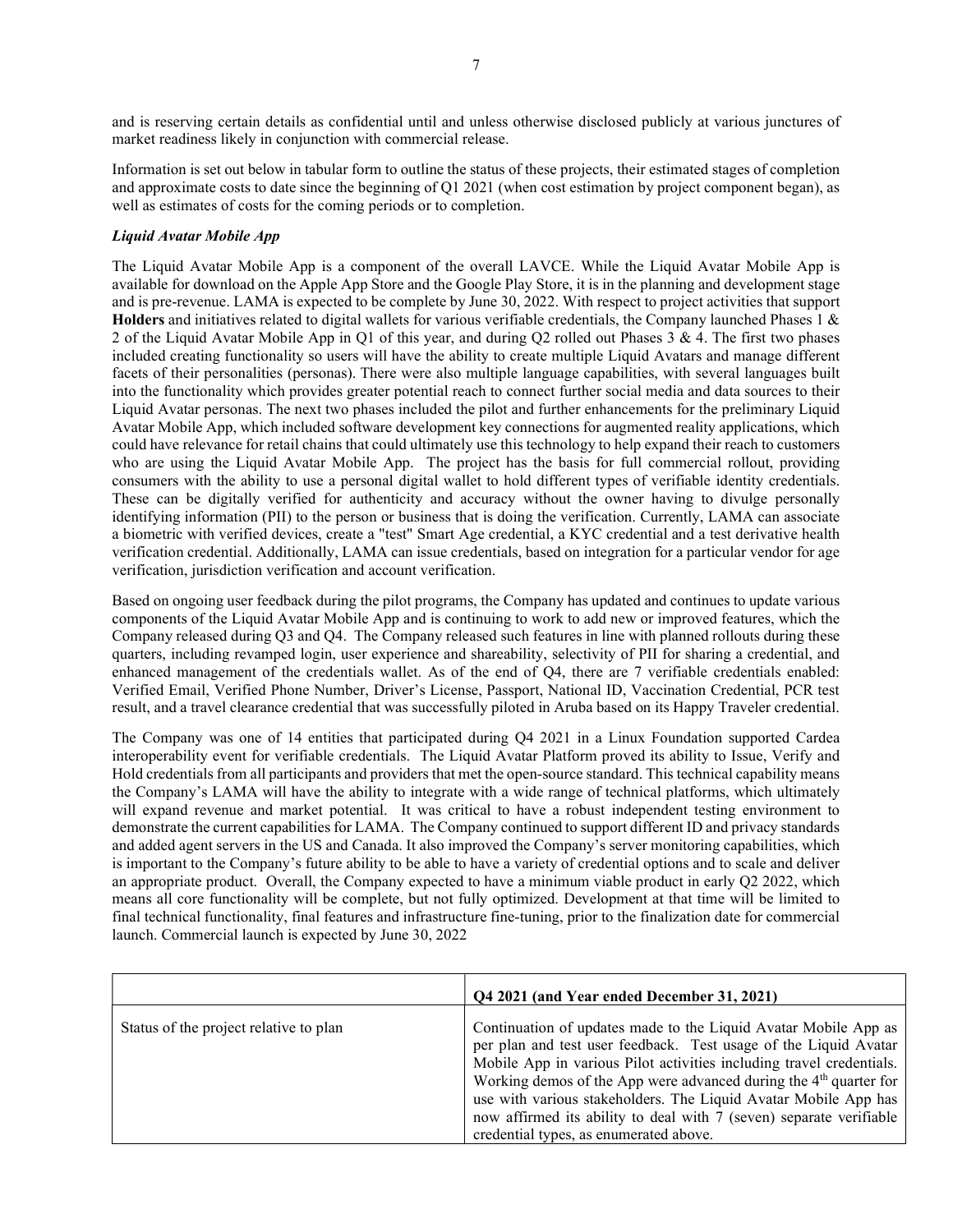|                                                                   | There are only final development steps remaining as a minimum<br>viable product already exists, but further technical robustness and<br>readiness is needed prior to commercial launch. |
|-------------------------------------------------------------------|-----------------------------------------------------------------------------------------------------------------------------------------------------------------------------------------|
| Approximate expenditures made on the project during<br>the period | \$214,482 ( $4th$ Quarter) and \$719,018 (year to date). Year to date<br>expenditures constitute total project expenditures to date.                                                    |
| Anticipated timing and costs to take the project to<br>completion | Full build-out anticipated by June 2022, with remaining costs<br>estimated at a minimum of \$570,014 in Fiscal 2022.<br>(inclusive of LOID Card costs as below)                         |

# LQID Card

With respect to the LQID Card project, the Company has experienced delays in having a fully live platform in Canada to onboard card holders and is, therefore, focused on US expansion. During the 4<sup>th</sup> quarter, the Company examined options to re-brand the KABN Card program for any potential geographical market to be better aligned with the Liquid Avatar brand and ecosystem. As a result, subsequent to the quarter and year-end, the Company rebranded KABN Card to "LQID Card". In addition, the Company advanced its planning for geographic expansion of the LQID Card program to the US and other global jurisdictions. The Company has partnered with OptimizeFT, a US financial solutions program manager, for a US payment card program for Liquid Avatar Mobile App holders that will be branded as LQID Card and managed by OptimizeFT. This payment card program will also include offers and incentive engagement and loyalty from 3rd party businesses to encourage consumers to engage with those business. The Company would earn fees from those engagements by way of affiliate fees and commissions. As previously reported, the Company began to incur costs in the 4<sup>th</sup> quarter for geographic expansion. While the Company did an initial pilot launch as announced on March 22, 2022, the Company expects to have final arrangements in place in time for the commercial launch of the LQID Card in the US by June 30, 2022.

|                                                                   | Q4 2021 (and Year ended December 31, 2021)                                                                                                                                                                                                                                                     |
|-------------------------------------------------------------------|------------------------------------------------------------------------------------------------------------------------------------------------------------------------------------------------------------------------------------------------------------------------------------------------|
| Status of the project relative to plan                            | The LQID Card initiative in Canada experienced delays in readiness<br>to onboard users and concluding end to end testing and assessed re-<br>branding of the program. The Company elected to move to a US<br>launch as its first revenue opportunity and has deferred its launch in<br>Canada. |
|                                                                   | Significant progress made for US expansion by announcement of US<br>card solutions provider for a US prepaid card program integrated<br>with the Liquid Avatar Mobile App.                                                                                                                     |
|                                                                   | It is anticipated that rollout with LQID Card holder applications in<br>the United States will commence by the end Q2 of 2022, (June 30,<br>2022). Revenues will be driven by the number of Holders that<br>acquire the LQID Card and their volume of purchases using the card.                |
| Approximate expenditures made on the project during<br>the period | Incremental system costs for US expansion began in the quarter and<br>are included as projections in the above Liquid Avatar Mobile App<br>costs.                                                                                                                                              |
| Anticipated timing and costs to take the project to<br>completion | US expansion of the LQID Card program will incur incremental<br>costs which are also incorporated into the Liquid Avatar Mobile App<br>costs estimated above.                                                                                                                                  |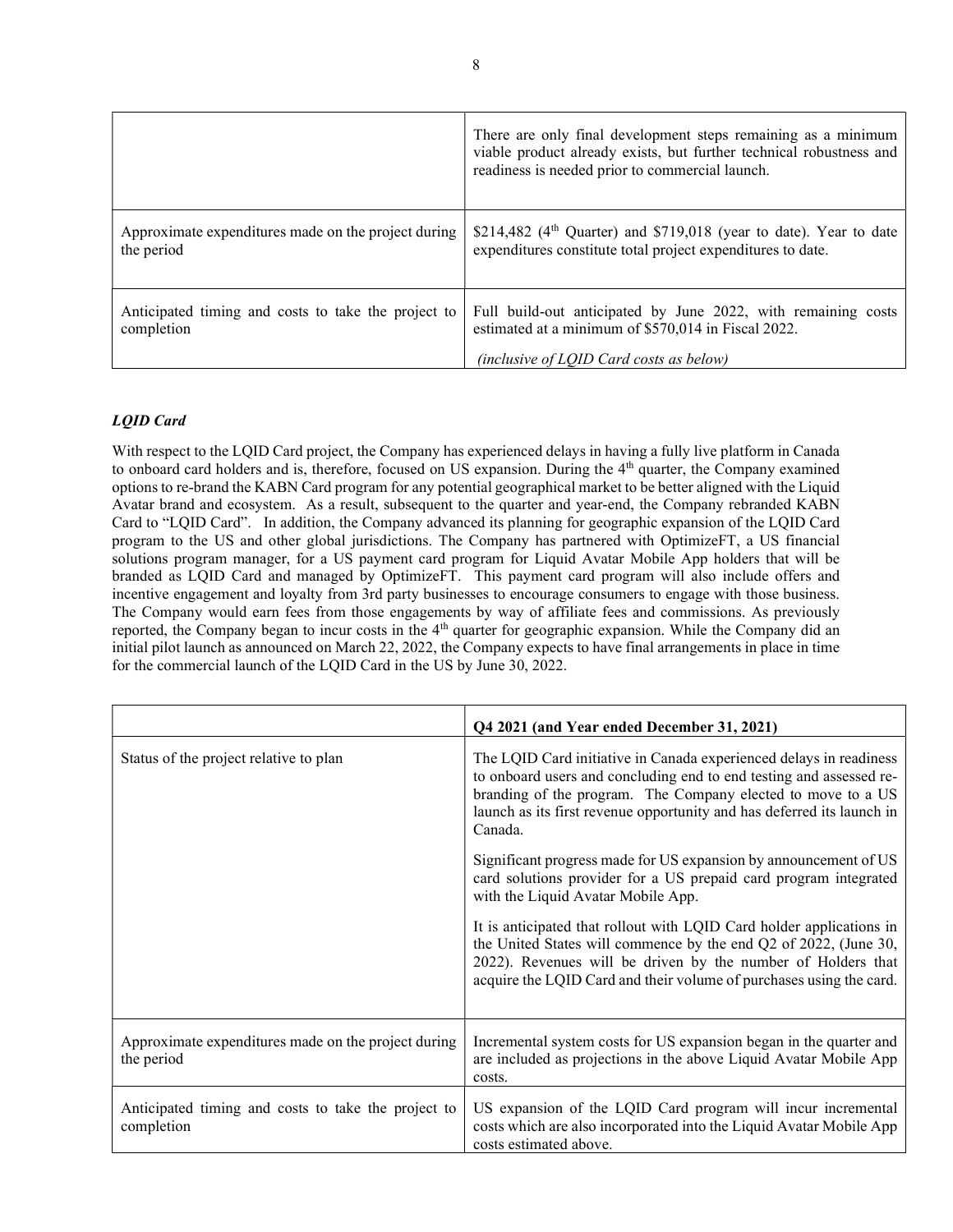## LAVCE

## Issuers Project:

With respect to LAVCE project activities that support **Issuers**, the Company has continued to develop its strategy to create products and services supporting those organizations that will issue and manage verifiable credentials. The LAVCE platform successfully participated in a pilot for the government of Aruba to use the Liquid Avatar Platform to support travel to Aruba to meet health requirement for embarkation and to support access to restaurants, using unique verifiable credentials. The Company continues to build out its SDK strategy (whereby other entities can utilize a software development kit ("SDK") to embed the Company's ID wallet in their own App), toward enterprise revenue by enabling API support for enterprise agents providing the ability for partners to issue unique verifiable credentials, which drives this revenue arm of the LAVCE. The Company does not currently have any signed binding agreements with Issuers. Based on trial results and discussions with potential Issuers, the Company expects there will be market acceptance. A minimum viable product is expected by early Q2 2022, will permit all the basic functionalities to be operational. Completion requires substantive testing, client and consumer feedback.

|                                                                   | Q4 2021 (and Year ended December 31, 2021)                                                                                                                                                                                                                                                                                                                                                                              |
|-------------------------------------------------------------------|-------------------------------------------------------------------------------------------------------------------------------------------------------------------------------------------------------------------------------------------------------------------------------------------------------------------------------------------------------------------------------------------------------------------------|
| Status of the project relative to plan                            | Successful pilot proof during the quarter with a sovereign nation's<br>travel and tourism regulatory framework and powering of the "Aruba<br>Happy Traveller" credential; SDK revenue strategy being pursued<br>and advanced during the quarter as per plan.                                                                                                                                                            |
|                                                                   | It is anticipated that the substantive completion of the build phase of<br>the project will be reached by the end of $Q2$ , 2022. Core functionality<br>and development is complete. A few minor development steps<br>remain to ensure connectivity of point of sale systems is complete. A<br>minimum viable product is expected by early Q2 2022, which means<br>all the core functionality will be completely built. |
| Approximate expenditures made on the project during<br>the period | \$339,899 ( $4th$ Quarter) and \$1,090,460 (year to date). Year to date<br>expenditures constitute total project expenditures to date.                                                                                                                                                                                                                                                                                  |
| Anticipated timing and costs to take the project to<br>completion | Costs estimated at a minimum of \$455,402 through June 2022 in<br><b>Fiscal 2022.</b>                                                                                                                                                                                                                                                                                                                                   |

## Verifiers Project:

With respect to LAVCE project activities that support Verifiers, the Company continues to develop its strategy to create product elements and services that will support those organizations that will be actively engaged in the validation of verifiable credentials that have been created by an Issuer, retained in a digital wallet and would be presented by a Holder, whether a client of a 3<sup>rd</sup> party Issuer or a Liquid Avatar Mobile App holder. During Q4 2021, the Company announced its proprietary solution, Passmate™, in partnership with US-based payments technology provider Dynamics Inc. This solution will utilize existing infrastructure network access via Point of Sale (POS), payment terminals and other network devices to streamline verifications and allow Verifiers efficient and secure validation of a credential presented by a Holder seeking to verify said Holder's identity, qualification, access, or any number of other credentials. Subsequent to the quarter and year-end, in January 2022, the Company and its partner the Ontario Convenience Stores Association ("OCSA") announced the successful completion of their previously announced pilot, an end-to-end, live working test of the Smart Age program. The Smart Age program aims to provide digital age verification, supported with biometric authentication for age-restricted product sales. Also subsequent to the quarter, the Company, with the OCSA's support, was selecting a partner retailer to participate as the first adopter of the program. It is anticipated that this should be underway by the  $2<sup>nd</sup>$  quarter of 2022. The Company does not currently have any other signed binding agreements with Verifiers. Based on the success of the OCSA pilot, the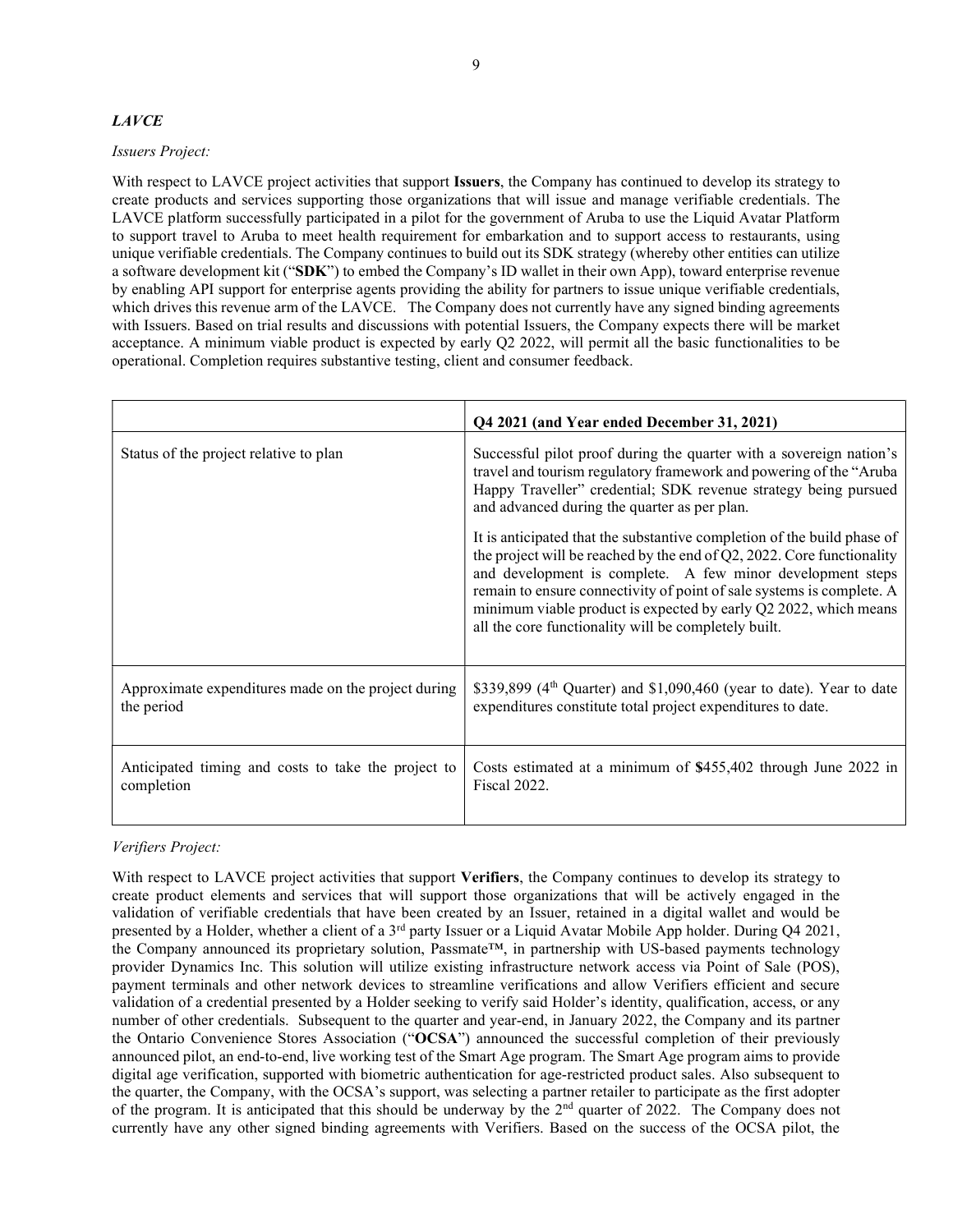support of the OCSA (which represents over 8,000 stores) and ongoing discussions with other potential Verifiers, the Company believes there will be market acceptance of LAVCE for Verifiers.

|                                                                   | Q4 2021 (and Year ended December 31)                                                                                                                                                                                                                                                                                                                                                                                                              |
|-------------------------------------------------------------------|---------------------------------------------------------------------------------------------------------------------------------------------------------------------------------------------------------------------------------------------------------------------------------------------------------------------------------------------------------------------------------------------------------------------------------------------------|
| Status of the project relative to plan                            | Proprietary solution Passmate $TM$ was announced in the quarter with<br>technology provider Dynamics Inc., to utilize existing point-of-sale<br>terminals in the validation of verifiable credentials of a Holder in<br>their Liquid Avatar Mobile App wallet.                                                                                                                                                                                    |
|                                                                   | With the pilot phase anticipated to be complete by Q2 of 2022, this<br>should enable the Company to be in a position to sign agreements<br>with Verifiers to provide revenue generating services to such<br>Verifiers. Core functionality and development is complete. A few<br>minor development steps remain to ensure connectivity of point of<br>sale systems is complete. This is expected to be complete by June<br>30, 2022 at the latest. |
| Approximate expenditures made on the project during<br>the period | \$324,750 (4 <sup>th</sup> Quarter) and \$598,465 (year to date). Year to date<br>expenditures constitute total project expenditures to date.                                                                                                                                                                                                                                                                                                     |
| Anticipated timing and costs to take the project to<br>completion | Costs estimated at a minimum of \$454,715 through June 2022                                                                                                                                                                                                                                                                                                                                                                                       |

#### Discussion of Material Variances from Past Disclosures of Material Forward Looking Information

The Company has assessed various previous forward-looking information ("FLI") that was material and provides the updates where events and circumstances have caused actual results to differ materially from that disclosed in prior FLI. The Company has concluded that no material differences in actual results have occurred when compared to previously disclosed material FLI, and no events or circumstances have arisen that would cause actual results to differ from previously disclosed material FLI.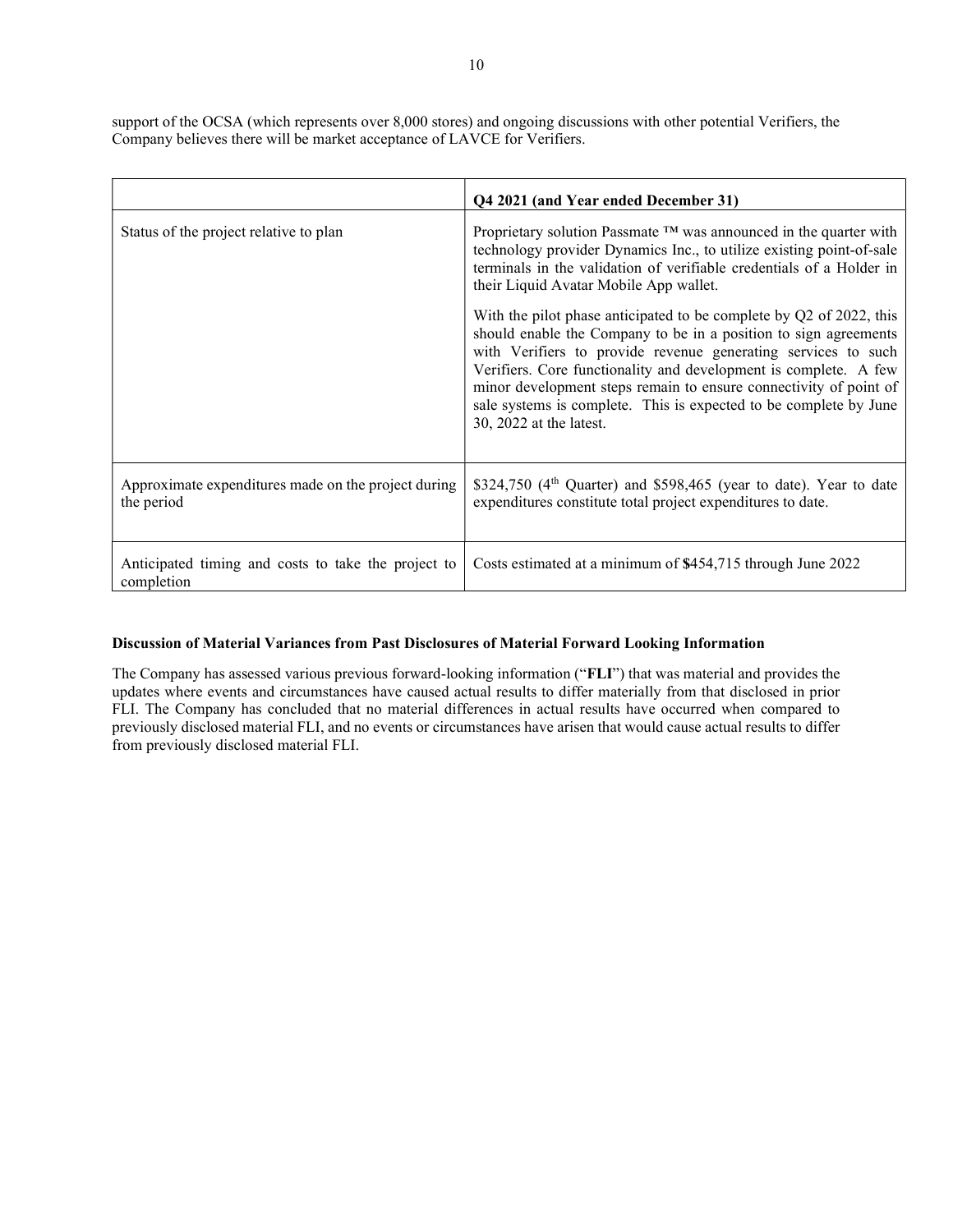## SUMMARY OF QUARTERLY RESULTS

|                                      | <b>Ouarter</b><br>Ended<br>December 31,<br>2021 | Ouarter<br>Ended<br><b>September</b><br>30, 2021 | <b>Ouarter</b><br><b>Ended</b><br><b>June 30,</b><br>2021 | <b>Ouarter</b><br>Ended<br>March 31,<br>2021 | <b>Ouarter</b><br>Ended<br>December 31,<br><b>2020</b> | <b>Ouarter</b><br>Ended<br>September 30,<br>2020 | <b>Ouarter</b><br>Ended<br><b>June 30,</b><br>2020 | <b>Ouarter</b><br><b>Ended</b><br>March 31,<br>2020 |
|--------------------------------------|-------------------------------------------------|--------------------------------------------------|-----------------------------------------------------------|----------------------------------------------|--------------------------------------------------------|--------------------------------------------------|----------------------------------------------------|-----------------------------------------------------|
| Revenue                              | 121                                             | 5.072                                            | 10.625                                                    | 108                                          | Nil                                                    | Nil                                              | Nil                                                | 80                                                  |
| Net income (loss)                    | (3,469,181)                                     | (2,396,201)                                      | (2,763,699)                                               | (2,734,851)                                  | (1,963,099)                                            | (1, 139, 708)                                    | (2,111,282)                                        | (425, 107)                                          |
| Loss per share,<br>basic and diluted | (0.025)                                         | (0.020)                                          | (0.026)                                                   | (0.027)                                      | (0.028)                                                | (0.017)                                          | (0.04)                                             | (0.009)                                             |

The following is a summary of the Company's financial results for the eight most recently completed quarters.

Net losses have increased over time due to the Company's increased product development activities and the costs to prepare for commercial activities in LAVCE and related projects and Oasis commenced in March 2021.

## SELECTED THREE YEAR ANNUAL INFORMATION

The following is required disclosure of selected three-year annual information.

|                                   | <b>Year Ended</b><br><b>December 31, 2021</b> | <b>Year Ended</b><br><b>December 31, 2020</b> | <b>Period Ended</b><br><b>December 31, 2019</b> |
|-----------------------------------|-----------------------------------------------|-----------------------------------------------|-------------------------------------------------|
| Revenue                           | 15,926                                        | 80                                            | 15,277                                          |
| Net income (loss)                 | (11, 363, 932)                                | (5,639,196)                                   | (613, 428)                                      |
| Loss per share, basic and diluted | (0.098)                                       | (0.097)                                       | (0.016)                                         |
| Total assets                      | 2,955,780                                     | 4,120,674                                     | 1,476,474                                       |
| Total non-current liabilities     |                                               |                                               |                                                 |
| Dividends                         |                                               |                                               |                                                 |

The Company launched its Aftermath Islands project through Oasis in 2021 and generated \$1,058,270 in sales of virtual islands which are recorded as deferred revenue for the year ended December 31, 2021. Net loss was limited in 2019 since the Company prior to RTO had a much lower expense run rate and had commenced on May 1, 2019. The Company's expense levels increased further once the RTO was completed in June 2020 and had continued to increase its development and business efforts in preparation for pre-revenue projects to be operationally launched. Assets in 2019 relate primarily to the exclusive license with KABN Gibraltar, and for the year ended December 31, 2020 include substantial cash balances as the Company had just raised financing in December of 2020. For the year ended December 31, 2021, Assets include remaining cash balances, the unamortized portion of the exclusive license and the receivables from the sale of virtual land that was not collected from the 3<sup>rd</sup> party service provider until 2022.

The business of the Company's wholly owned subsidiary Liquid Avatar Operations Inc. commenced on May 1, 2019. The comparative figures presented throughout this MD&A for periods prior to June 4, 2020 include the historical results of Liquid Avatar Operations Inc.

#### OVERALL PERFORMANCE (for the quarter ended December 31, 2021)

The Company had a net loss of \$3,469,181 for the quarter ended December 31, 2021 compared to a net loss of \$1,963,099 for the quarter ended December 31, 2020. The Company continued to focus on its product development activities, and had overall higher expenses to support the business than the comparative quarter. There were non-cash expenses from stock-based compensation which also increased the net loss over the prior period.

The Company overall had higher expenses in the quarter ended December 31, 2021 as compared to the comparative period, as it was moving towards completion of its pre-revenue development activities. The applicable projects being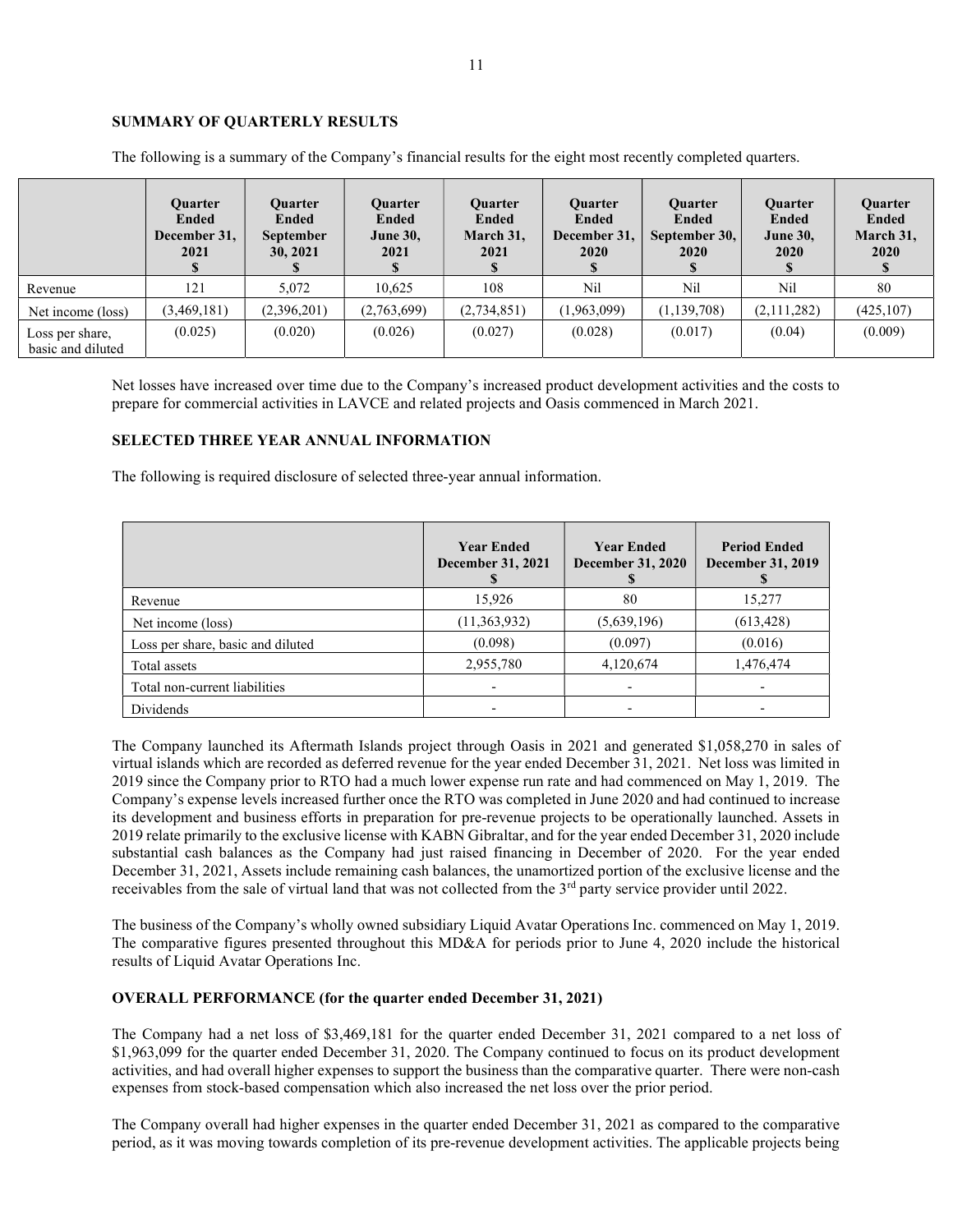moved forward had not begun in 2020. This level of development activities also involved related increased expense levels in other areas such as management and staff compensation and consulting expenses to support the Company's overall activities as compared to the quarter ended December 31, 2020.

## RESULTS OF OPERATIONS (for the quarter ended December 31, 2021)

\$121 in revenue was recognized by the Company for test pilot fees related to Digital Identity Services for the quarter ended December 31, 2021. Revenues from Aftermath Islands is expected to form the majority of the Company's revenue for the coming year as \$1,058,270 in virtual island sales are currently recorded as deferred revenue. Oasis may contribute some revenue through expected NFT programs. There were no revenues in the quarter ended December 31, 2020.

The Company incurred marketing and communications expenses of \$282,243 for the quarter ended December 31, 2021. The Company continues to engage in certain market awareness and general marketing and communications campaigns. The Company initiated a number of campaigns during the quarter ended December 31, 2021 some of which costs will be amortized beyond the current quarter. \$128,174 was recognized as an expense during the quarter from longer term arrangements and \$108,672 will be recognized from these arrangements in future quarters. Approximately \$50,000 was incurred during the quarter in regard to the Comicon event in Los Angeles which was an event that helped provide awareness for the Company and had a large audience. The remaining \$104,069 represents recurring expenses for investor relations, public relations and other marketing activities. December 31, 2021. Marketing and communications expenses incurred during the quarter ended December 31, 2020 were \$426,429 and relate mostly to the amortization of closing of agreements around the time of the completion of the RTO Transaction, with some occurring in the 4th quarter. These expenses were designed to assist in activities for market awareness, business development and multiple communication strategies.

During the quarter ended December 31, 2021, the Company incurred \$914,708 for product development expenses. Product development expenses includes complex technical development expenses related to core technical development using software engineering and related infrastructure coding, and less technical product costs including developing product features, benefits, their applications, and any program fees. \$105,000 of product development category of costs were for services provided by KABN Gibraltar which are less technical in nature. \$809,708 in costs were incurred through direct vendors to the Company between these two categories of product development costs. Of the direct vendors \$670,192 was incurred on complex technical development with the remaining \$139,516 on product features, design and other work toward commercial readiness. During the quarter ended December 31, 2020, \$412,388 was incurred in product development as the Company was still ramping up technical development activities during that period.

During the quarter ended December 31, 2021, the Company incurred \$482,643 of expenses related to management and staff. The Company had entered into employment agreements with most of its executives and staff as of January 1, 2021 who were previously paid on a limited basis as consultants in 2020 (post-RTO Transaction). Included in this category are fees to KABN Gibraltar of \$90,000 representing management and staff paid through KABN Gibraltar that remain as consultants. \$292,045 in management and staff costs were incurred for the quarter ended December 31, 2020 on a consulting basis including \$90,000 for consultants paid through KABN Gibraltar. The Company in connection with its decision to offer employment agreements has set compensation at a more competitive level to retain its executives and staff, which caused a greater increase than what was paid while executives and staff were under consulting agreements.

The Company incurred legal fees and audit fees of \$41,787 during the quarter ended December 31, 2021. These expenses relate to ongoing services to support public company compliance, as well as other operational matters in the normal course. \$29,270 in legal and audit fees were incurred during the quarter ended December 31, 2020 for the same type of services. Certain legal fees in connection with direct financing efforts are recorded as share issuance costs as opposed to an expense for the period.

The Company incurred consulting fees of \$501,166 to a number of consultants during the quarter ended December 31, 2021. The Company has engaged consultants to perform various functions for the Company including those for Oasis and Aftermath Islands which didn't exist in the prior year's quarter. \$111,038 of the expense for the quarter relates to prepaid arrangements that are being amortized in the current quarter. Approximately \$210,000 will be amortized to consulting expense in future quarters from existing arrangements. During the quarter ended December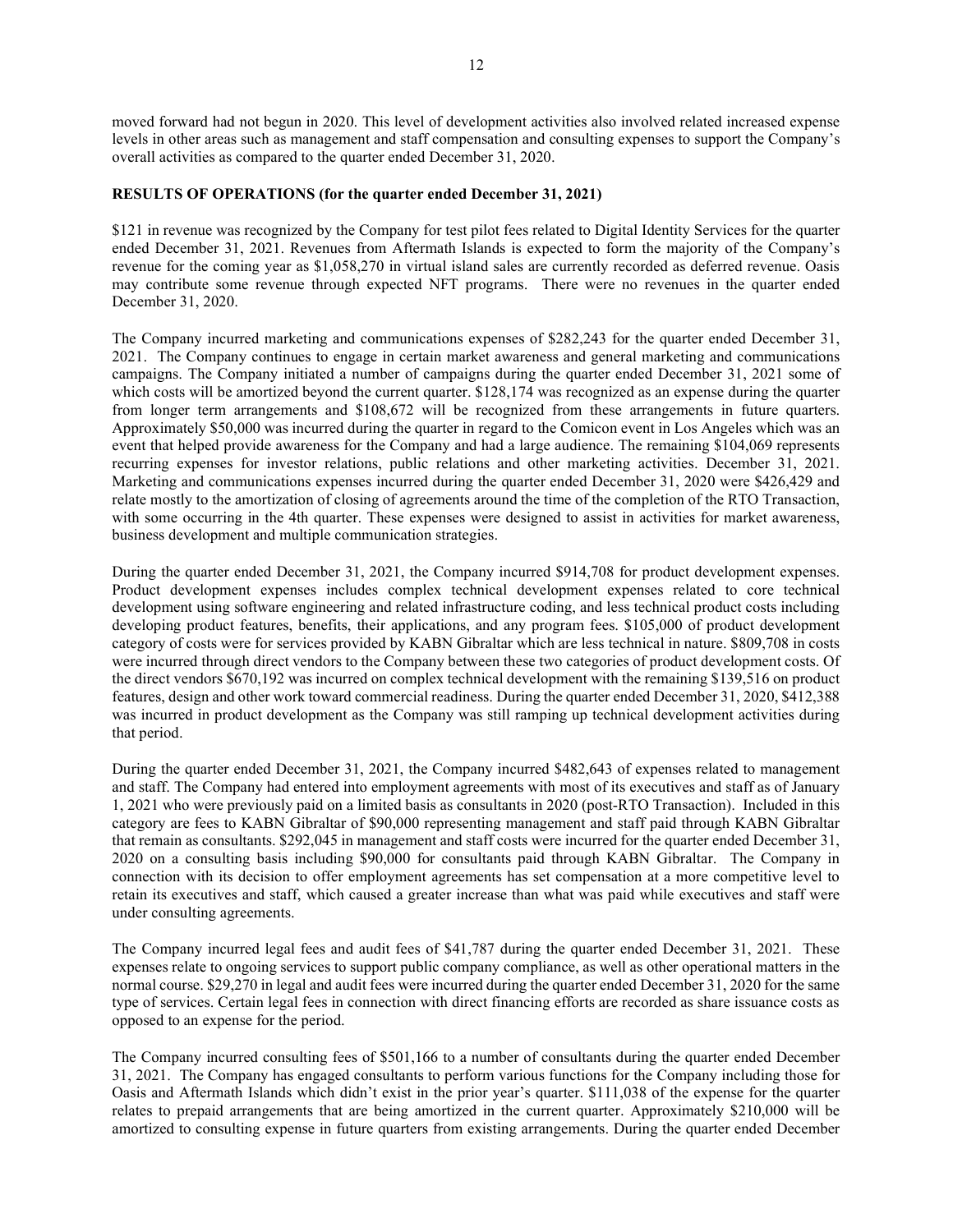31, 2020, \$65,710 was incurred for consulting work. The overall level of activity of the Company, including development activity, during the quarter ended December 31, 2021, was more extensive than in the prior period. Much technological development work requires discrete work with shorter terms and is thus better suited to be provided by independent consultants rather than in-house employees.

The Company incurred \$317,410 for general and administrative expenses and \$39,981 for web and infrastructure costs during the quarter ended December 31, 2021. During the quarter ended December 31, 2020, \$16,914 was incurred for general and administrative expenses and \$16,579 for web and infrastructure costs. The Company has increased in business with Aftermath Islands and Oasis carrying more costs to support the additional business. In the comparative period, the technology infrastructure was not as developed as it is now, and the Company was smaller and did not have Aftermath Islands or Oasis which is the overall cause for the increased expense level.

The Company incurred \$67,255 in amortization during the quarter ended December 31, 2021 and 2020 related to intangible assets derived from the KABN Gibraltar License. The Company records amortization on a straight-line basis.

During the quarter ended December 31, 2021, the Company recognized \$797,209 in total stock-based compensation expense. \$99,630 was recognized on stock options granted in February 2021 that were based on a graded vesting schedule. \$697,579 was recognized as a one-time expense for immediately vesting stock options issued to employees, directors and consultants issued on November 15, 2021. During the quarter ended December 31, 2020, \$303,925 of stock-based compensation was recognized. \$86,135 of stock-based compensation was recognized in conjunction with a grant of stock options that occurred on June 1, 2020 prior to the finalization of the RTO Transaction. \$217,790 of stock-based compensation was recognized in connection with grants of stock options during the fourth quarter that carry immediate vesting terms. Stock-based compensation is recognized as an operating expense with a corresponding amount recognized in contributed surplus and is valued using the Black-Scholes option pricing model. The expense level is highly dependent on the terms, inputs and timing of stock options granted in each period, which drives the amount recorded and can often cause significant variability. The Company issued a much larger number of stock options in the quarter ended December 31, 2021 compared to the quarter ended December 31, 2020 which is the largest cause of the increased expense.

Foreign exchange loss of \$4,761 incurred during the quarter ended December 31, 2021 and foreign exchange gain of \$4,497 during the quarter ended December 31, 2020 is related to the exchange fluctuation between the Canadian dollar and the United States dollar on US denominated receivables and payables. The change is relatively immaterial and reflects the limited foreign exchange risk the Company currently has.

#### OVERALL PERFORMANCE (for the year ended December 31, 2021)

The Company had a net loss of \$11,363,932 for the year ended December 31, 2021 compared to a net loss of \$5,639,196 for the year ended December 31, 2020. The Company had much lower operational expenses in the prior year. The Company had larger stock-based compensation expense in 2021 which is a non-cash item.

The Company is moving towards completion of its pre-revenue development activities. The applicable projects being moved forward had not begun in 2020. This level of development activities also involved related increased expense levels in other areas such as management and staff compensation and consulting expenses to support the Company's overall activities as compared to the year ended December 31, 2020.

## RESULTS OF OPERATIONS (for the year ended December 31, 2021)

\$15,926 in revenue was recognized by the Company for the year ended December 31, 2021. Revenue realized from Oasis' NFT Agency business amounted to \$14,972. Revenues from Aftermath Islands is expected to form the majority of the Company's revenue for the near term, as \$1,058,270 in virtual island sales were recorded as deferred revenue. Oasis may contribute some revenue through expected NFT Agency programs. \$954 in revenue for the year ended December 31, 2021 is from Digital Identity services for pilot and similar pre-commercial launch fees. Business development is actively engaged in developing the Digital Identity revenue streams. There were \$80 in Digital Identity revenues in the previous year ended December 31, 2020.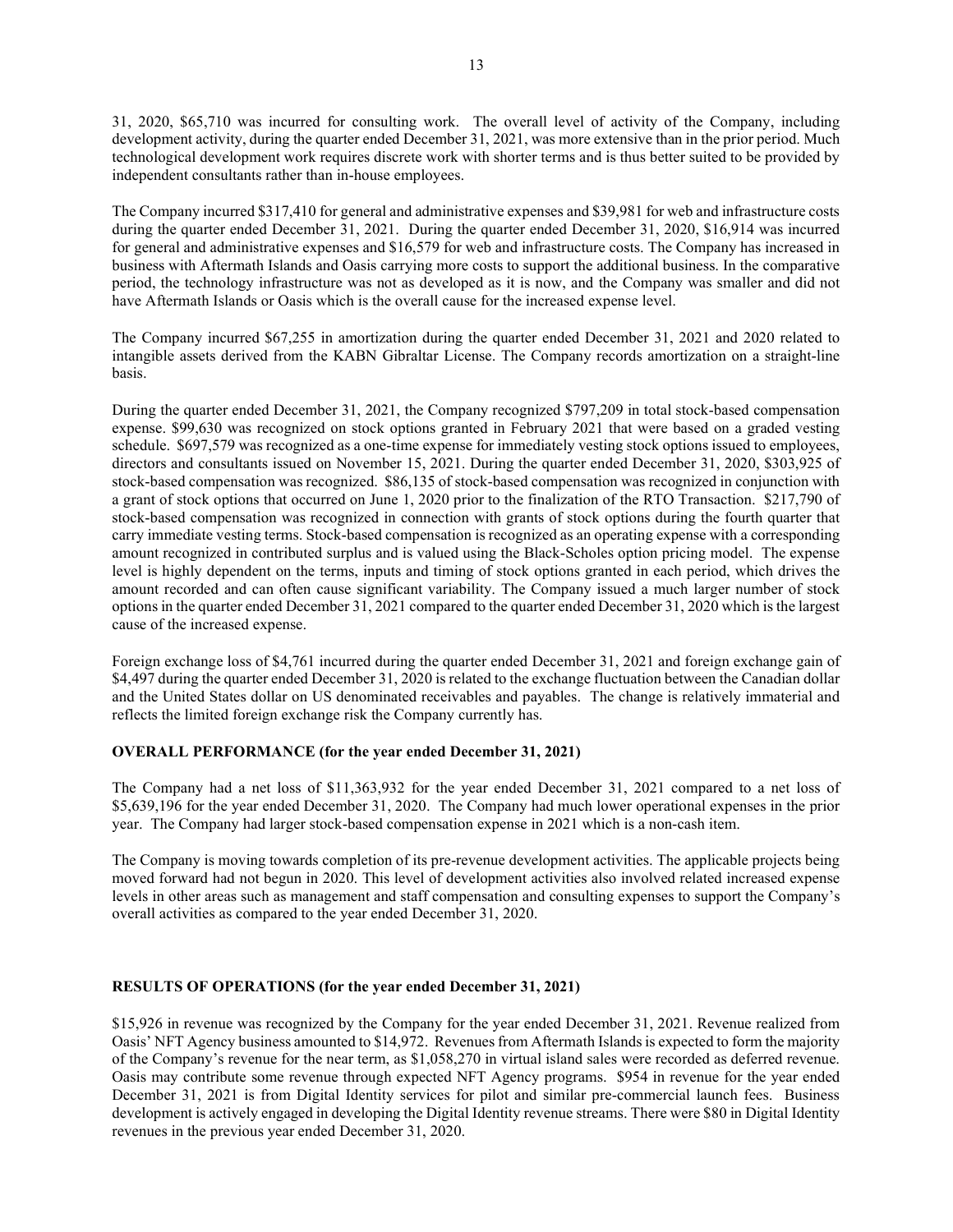The Company incurred marketing and communications expenses of \$1,549,766 for the year ended December 31, 2021. A number of investor/public relations campaigns and business development activities were initiated at times when significant financings were closed to leverage the ability to compensate these firms in equity as opposed to cash in many cases. Many of these expenses are derived from service arrangements over a period of time, resulting in a recording expense over several periods. The vast majority of these campaigns have been fully amortized over the year ended December 31, 2021. \$108,672 in the prepaids and other expense will amortize in future periods from arrangements in existence as of December 31, 2021. Marketing and communications expenses incurred during the year ended December 31, 2020 were \$1,038,643 and relate to the closing of agreements around the time of the completion of the RTO Transaction, which was designed to assist in activities for market awareness, business development and multiple communication strategies. The Company weighted much of its marketing and communications in 2020 to the period following the completion of the RTO Transaction which naturally creates a lower expense for the prior year compared to the current year. The expense rates have decreased as of the fourth quarter relative to the prior comparative period as noted in the quarterly review section.

For the year ended December 31, 2021, the Company incurred \$2,869,135 for product development expenses. Product development expenses includes complex technical development expenses related to core technical development using software engineering and related infrastructure coding, and less technical product costs including developing product features, benefits, their applications, and any program fees. \$427,975 of product development category of costs were for services provided by KABN Gibraltar which are less technical in nature. \$2,441,160 in costs were incurred through direct vendors to the Company. Of the direct vendors, \$1,832,888 was on technical development with the remaining \$608,272 on product features, design and other work toward commercial readiness. During the year ended December 31, 2020, \$664,899 was incurred in product development as the Company launched the majority of its technical development activities in the fourth quarter of that year.

The Company incurred \$1,794,864 during the year ended December 31, 2021 related to management and staff. The Company had entered into employment agreements with its executives and staff as of January 1, 2021 that were previously paid on a limited basis as consultants in 2020 (post-RTO Transaction). Included in this category are fees to KABN Gibraltar of \$360,000 representing management and staff paid through KABN Gibraltar that remain as consultants. \$749,545 in management and staff costs were incurred for the year ended December 31, 2020 with \$360,000 of this incurred with KABN Gibraltar for consultants paid through KABN Gibraltar. The Company in \$360,000 of this incurred with KABN Gibraltar for consultants paid through KABN Gibraltar. connection with its decision to offer employment agreements has set compensation at a more competitive level to retain its executives and staff, which caused a greater increase than what was paid while executives and staff were under consulting agreements.

During the year ended December 31, 2021, the Company incurred \$250,000 in annual license fees on account of the KABN Gibraltar License. The Company was provided a discount to the US\$250,000 annual license fee, by way of the obligation being settled through \$250,000 in Canadian funds in exchange for making an early payment in April 2021. During year ended December 31, 2020, the Company incurred \$140,940 (US\$100,000) in fees on account of the KABN Gibraltar License. The US\$250,000 contractual obligation was discounted by KABN Gibraltar to support the Company's RTO Transaction.

The Company incurred legal and audit fees of \$322,699 during the year ended December 31, 2021. These expenses relate to ongoing services to support public company compliance, and a component involved assistance with specific financing opportunities and structures that were never moved forward as well as other operational matters in the normal course. \$348,578 in legal and audit fees were incurred during the year ended December 31, 2020. The Company incurred costs towards its efforts to trade its securities on a public exchange and work through various components of the RTO Transaction and accompanying financing. This required significant legal, and audit related professional services. The expense levels are dependent on the Company's overall needs which can be difficult to predict precisely, however the Company expected these expense levels to be generally comparable year over year.

The Company incurred consulting fees of \$1,117,309 with a number of consultants during the year ended December 31, 2021. The Company has engaged consultants to perform various functions for the Company including those for Oasis and Aftermath Islands which didn't exist in the prior year. The vast majority of the expense are incurred on a monthly basis, however a few consultants had prepaid arrangements initiated in the second half of 2021. Approximately \$210,000 will be amortized to consulting expense in future quarters from existing arrangements as at December 31, 2021. During the year ended December 31, 2020, \$339,636 was incurred for consulting work. The overall level of activity of the Company, including development activity, during the year ended December 31, 2021,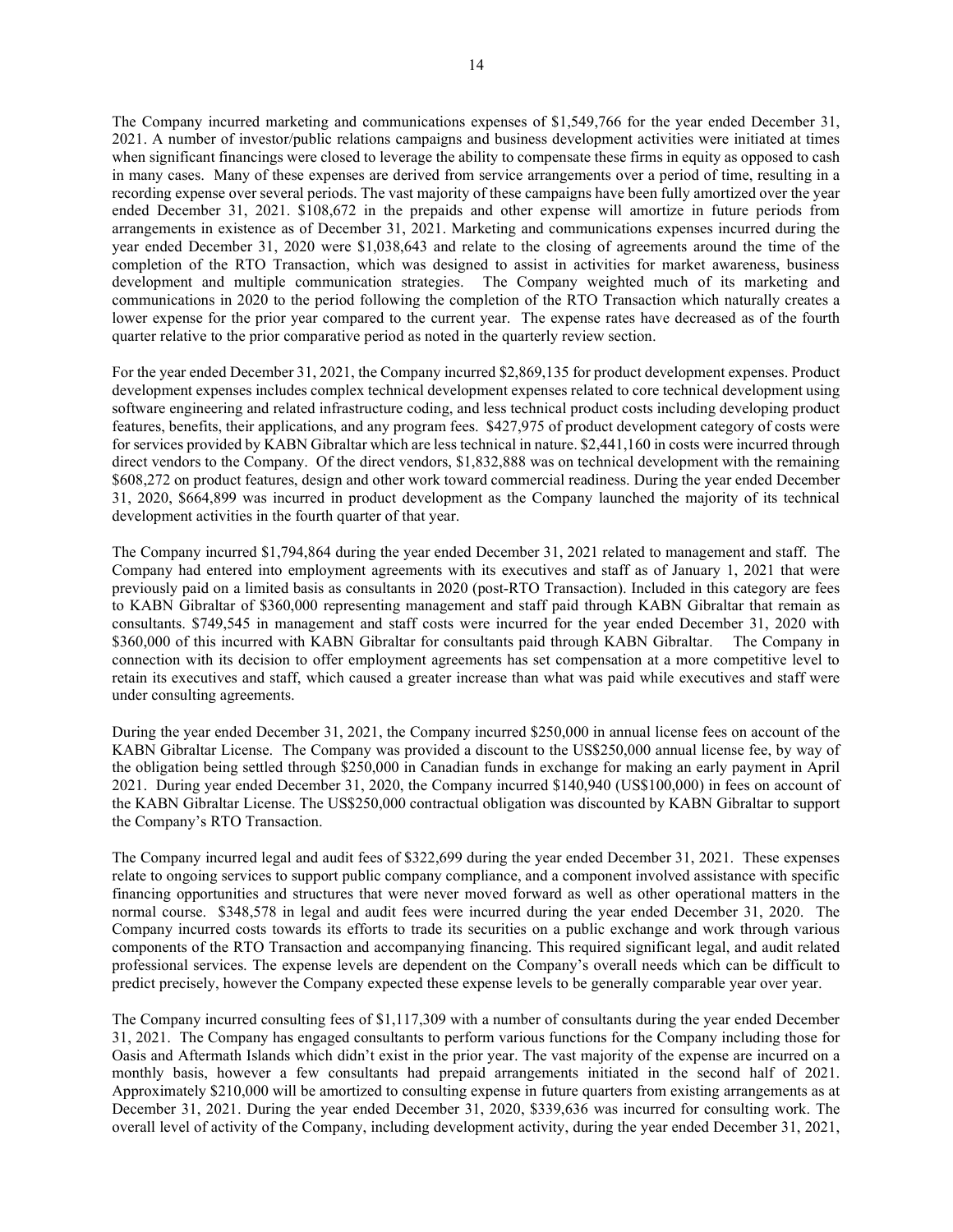was more extensive than in the prior period. Much technological development work requires discrete work with shorter terms and is thus better suited to be provided by independent consultants rather than in-house employees.

The Company incurred \$577,404 for general and administrative expenses and \$156,710 for web and infrastructure costs during the year ended December 31, 2021. During the year ended December 31, 2020, \$44,269 was incurred for general and administrative expenses and \$60,177 for web and infrastructure costs. The Company has increased in business with Aftermath Islands and Oasis carrying more costs to support the additional business. In the comparative period, the technology infrastructure was not as developed as it is now, the Company has increased in size over the past year carrying more costs to support its development activities and did not have Aftermath Islands or Oasis. All of these factors are the overall cause for the increased expense level.

The Company incurred agent fees of \$38,417 during the year ended December 31, 2021, which related primarily to agreements with agents that assist in financial consulting services to support OTCQB listing efforts. \$337,500 of agency fees paid in the form of equity during the year ended December 31, 2020, which were all incurred in the fourth quarter.

The Company incurred \$269,020 in amortization during the year ended December 31, 2021, and 2020 related to intangible assets derived from the KABN Gibraltar License. The Company records amortization on a straight-line basis.

During the year ended December 31, 2021, the Company recognized \$2,351,313 in total stock-based compensation expense. \$53,550 of stock-based compensation was recognized as part of the vesting terms associated with a grant of stock options that occurred on June 1, 2020, prior to the finalization of the RTO Transaction. \$1,278,585 was recognized on stock options granted February 2021 that were based on a graded vesting schedule. \$321,600 was recognized for immediately vested options on February 15, 2021 and May 15, 2021. \$697,579 was recognized as a one-time expense for immediately vesting stock options issued to employees, directors and consultants issued on November 15, 2021. \$671,741 was recognized in the year ended December 31, 2020. \$411,950 was related to the June 2020 stock option grant on a graded vesting schedule. \$259,791 was recorded based on stock options granted with immediate vesting terms during the year. Stock-based compensation is recognized as an operating expense with a corresponding amount recognized in contributed surplus and is valued using the Black-Scholes option pricing model. The expense level is highly dependent on the terms, inputs and timing of stock options granted in each period, which drives the amount recorded and can often cause significant variability. The Company has granted more stock options in 2021 compared to 2020, which is the primary cause for the increase in the expense. As noted above there were two larger grants in 2021, one in February and one in November. The stock price and the exercise price for the February 2021 grant was substantially higher than the other grants which also drive a higher valuation for the stock-based compensation under the Black-Scholes option pricing model.

Foreign exchange loss of \$43,371 incurred during the year ended December 31, 2021 and foreign exchange loss of \$5,155 during the year ended December 31, 2020 is related to the exchange fluctuation between the Canadian dollar and the United States dollar on US denominated receivable and payables. The increase is due to the overall increase in the size of the US denominated activity in 2021 compared to 2022 however the overall foreign exchange exposure has been relatively immaterial overall in both years.

In conjunction with the completion of the RTO Transaction, the Company recorded a public company charge of \$951,504 during the year ended December 31, 2020. The charge relates to the purchase price allocation and under IFRS 2 is a share-based payment in addition to the liabilities of Torino Power Solutions Inc. assumed as part of the RTO Transaction. The purchase price of the shares was \$0.15 which is the same value as the most recent financing round by the Company and the most objective evidence of fair value.

## LIQUIDITY AND CAPITAL RESOURCES

During the year ended December 31, 2021, the Company incurred a net loss of \$11,363,932 and had a deficit of \$17,616,556. The Company held cash of \$646,096 and had working capital deficiency of \$422,936 as of December 31, 2021. The Company is an early-stage entity with limited revenue, while incurring costs to advance its critical marketing, business development and product development programs. The Company does not currently generate cash from operations and is reliant on external financing to fund its operations. As the Company completes additional financings and commercially launches certain programs, working capital and operational cash flow are expected to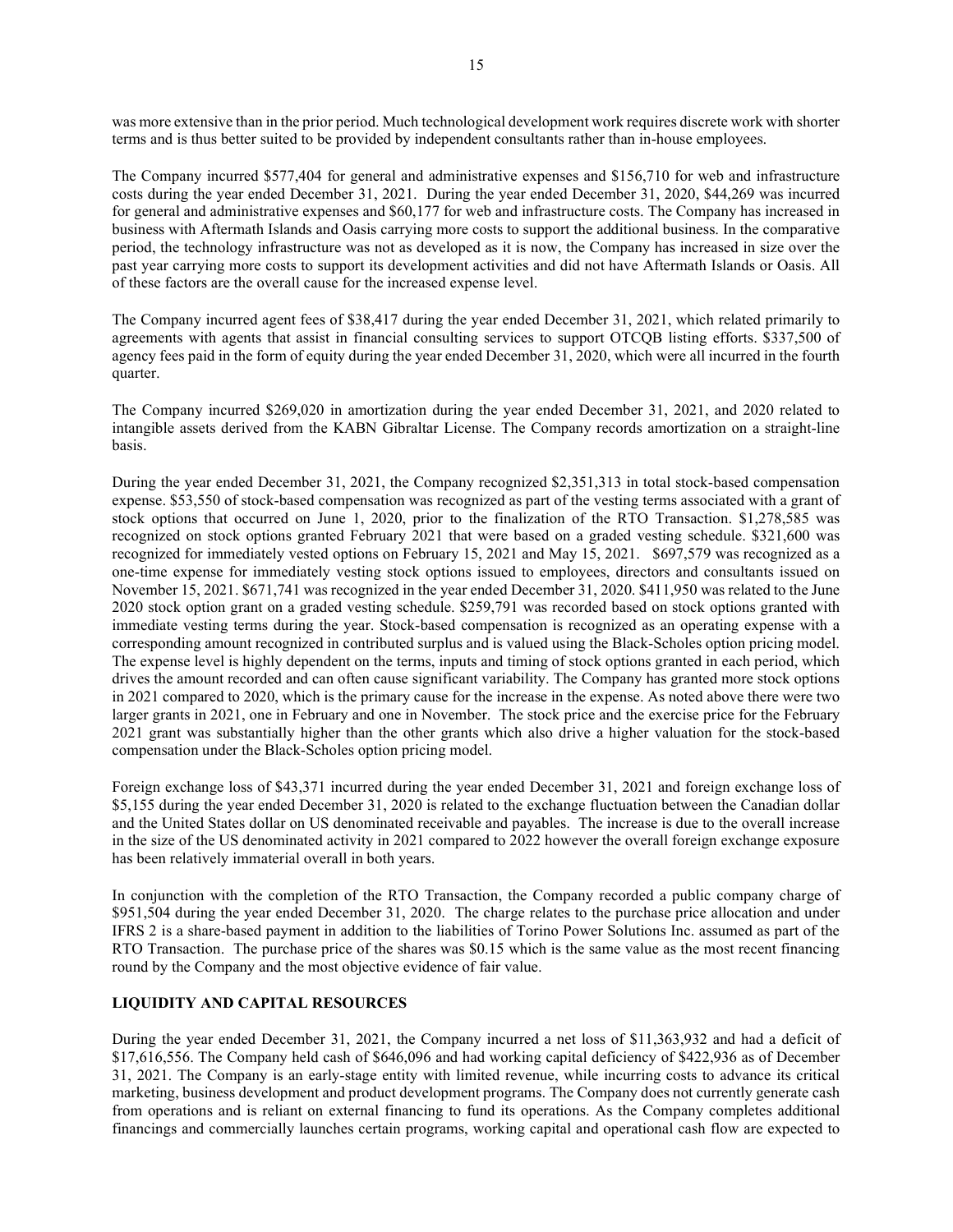improve, but the Company will continue to have a negative operational cash flow until that time, may continue to have a working capital deficiency during the next twelve months. Such deficiency will require that the Company raise external financing, which financing cannot be assured.

The Company received \$6,255,350 from financing activities during the year ended December 31, 2021. \$3,148,651 was from warrant and option exercises. Warrant exercise activity included exercise of outstanding warrants expiring in January and February 2021, all of which were exercised. The Company offered a warrant exercise incentive program during 2021. The total number of warrants exercised from this program was 3,165,600 which resulted in 1,514,288 incentive Common Shares being issued. The total proceeds from this program were \$633,120.

On May 14, 2021, the Company closed a non-brokered private placement priced at \$0.20 per unit and issued 1,800,000 units for gross proceeds of \$360,000. Each unit consists of one Common Share and one-half share purchase warrant. Each whole warrant entitles the holder to purchase one Common Share at \$0.30 per share and expires at 24 months following the closing date of the private placement.

On August 24, 2021, the Company closed a brokered private placement for \$2,700,000 in gross proceeds priced at \$0.1125 for 24,000,001 Common Shares and 24,000,001 Common Share purchase warrants at an exercise price of \$0.15 per share with a five-year term to maturity.

On November 18, 2021 the Company received a short-term loan of \$500,000 for a three-month term, carrying interest of 12% and a 2% arrangement fee. There was no equity component for this loan. The Company has repaid \$50,000 of this loan as of the date of this MD&A. There are no contractual penalties for default, and the debt is unsecured. The Company will repay the debt as soon as it is able to.

As of the date of this MD&A there are approximately 70.6 million warrants, broker compensation options and stock options that are exercisable at prices between \$0.15 and \$0.345 per share for potential proceeds of up to approximately \$13.7 million.

While financings that closed during the year have and will assist in the Company meeting its cash requirements for the pre-revenue projects as described above, the Company's future capital requirements will depend upon many factors. At present the Company uses approximately \$500,000 of cash per month, which amount is expected to remain consistent for the near term. The Company does not have any commitments for capital expenditures by way of contract or obligation. The Company's estimate of the funds required to complete the pre-revenue projects is described above totaling \$1,480,131, most of which is targeted to be spent by June 30, 2022. Without substantial revenue from operations and positive cash flow from operations, the Company will require additional capital during the second quarter of 2022, potentially as debt and/or the additional sale of equity securities for cash required to meet its project plans, expand its operations, and to fund the administration of the Company. The Company will prioritize expenses that will enable its pre-revenue projects to continue, while deferring certain management and staff salaries, short term debt obligations and accounts payable to the extent possible. The only past due obligations as of the date of this MD&A are short term debt and certain accounts payable greater than 30 days, which can often be extended in the normal course of business without penalty. There is no assurance that future financing, whether debt or equity, will be available to the Company in the amount required by the Company at any particular time or for any period and that such financing can be obtained on terms satisfactory to the Company. The continued operations of the Company are dependent on its ability to generate future cash flows from operations and/or obtain additional financing as necessary before cash flow from operations can sustain other cash needs of the Company. Management is of the opinion that, while in the absence of external financing, it expects the Company to have a working capital deficiency within the next 12 months. Sufficient working capital will potentially be obtained from external financing to meet the Company's liabilities and commitments as they become due, although there is a risk that additional financing will not be available on a timely basis or on terms acceptable to the Company. If the Company is unable to raise additional capital in the future, management expects that the Company will need to curtail operations, liquidate assets, seek additional capital on less favorable terms and/or pursue other remedial measures.

These foregoing raises substantial doubt about the Company's ability to continue as a going concern.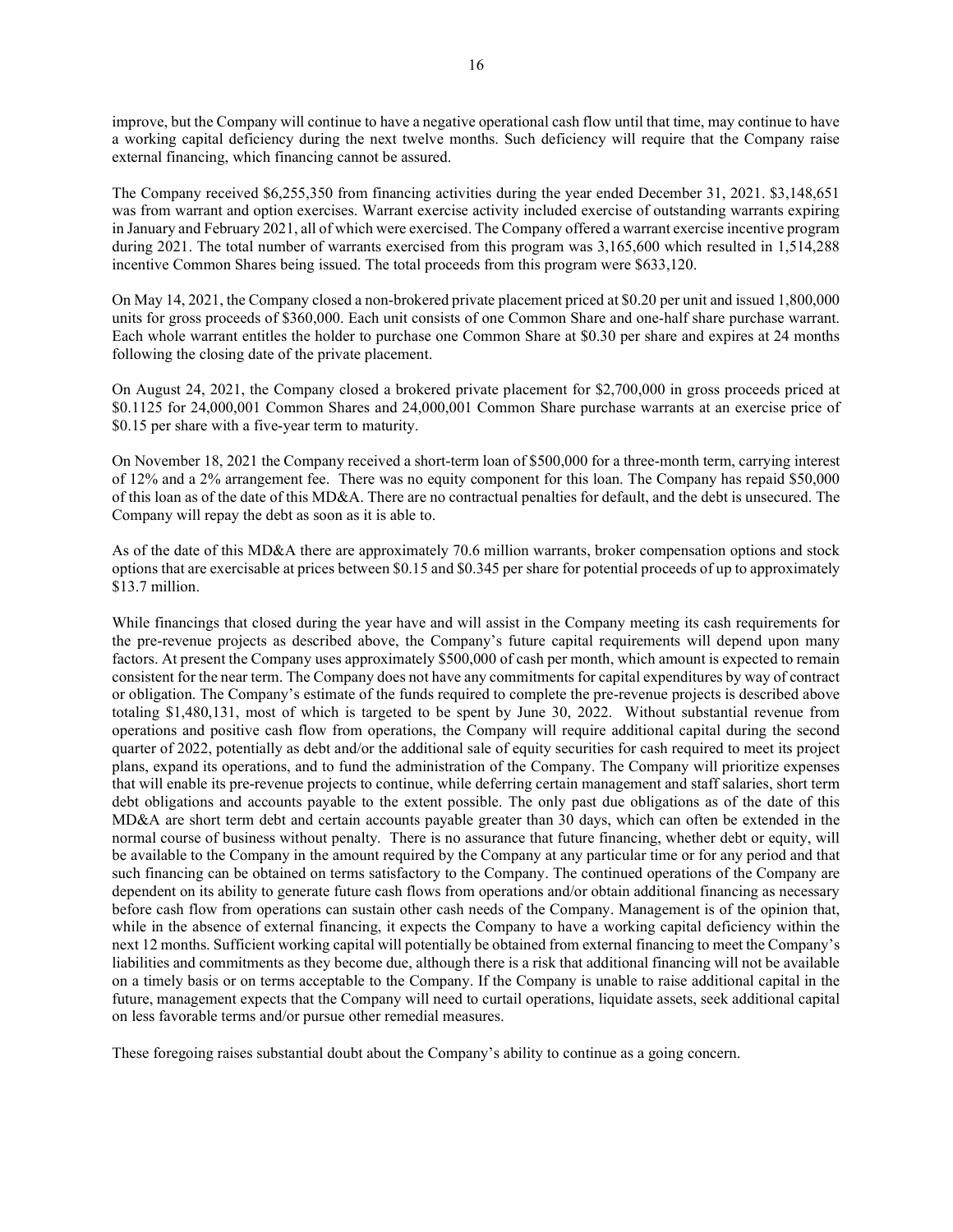#### Cash Used in Operating Activities

The Company used net cash of \$8,056,906 in operating activities during the year ended December 31, 2021, and \$2,726,998 during the year ended December 31, 2020. For the year ended December 31, 2021, the Company's net loss was \$11,363,932 and had reductions for non-cash expenses including, stock-based compensation of \$2,351,313, expenses paid in shares or warrants of \$222,220, amortization of \$269,020 and depreciation of \$12,281. Change in non-cash working capital and foreign exchange provided cash of \$452,192. For the year ended December 31, 2020, the Company's net loss was \$5,639,196 and had reductions for non-cash expenses including amortization of 269,020, depreciation of \$129, expenses paid in shares or warrants of \$876,658, stock-based compensation of \$671,741, charge due to the RTO Transaction of \$951,504 and changes in non-cash working capital and foreign exchange added back of \$143,146.

## Cash From Financing Activities

The Company received \$6,255,350 from financing activities during the year ended December 31, 2021. See above commentary for details of the sources of financing. \$5,331,731 of financing in the year ended December 31, 2020 related to net proceeds from private placement financing in conjunction with the RTO Transaction and the nonbrokered and brokered private placement financing completed in December 2020

## Cash Used in Investing Activities

The Company used net cash of \$140,938 in investing activities during the year ended December 31, 2021, related to a strategic investment in Indicio, PBC of \$122,722 and \$18,216 for the acquisition of computer related equipment. Investing activities for the year ended December 30, 2020 include \$18,627 for the acquisition of computer related equipment and \$2,484 in cash from the RTO Transaction.

#### OFF-BALANCE SHEET ARRANGEMENTS

The Company has not entered into any off-balance sheet arrangements.

## TRANSACTIONS WITH RELATED PARTIES

The Company's related parties include its key management personnel, and companies related by way of directors or shareholders in common, including KABN Gibraltar, which beneficially owns 9.1% of the issued and outstanding Common Shares and which is beneficially owned by David Lucatch, the Company's Chief Executive Officer and President, and a director.

During the year ended December 31, 2020, the initial license fee of \$1,345,100 (US\$1,000,000), which was recorded as an intangible asset, has been paid in full to KABN Gibraltar. The initial license fee was agreed in May 2019 and the intangible asset was based on the license agreement value of US\$1,000,000 converted at the spot exchange rate at that time, resulting in \$1,345,100 being recorded as an intangible asset. On the first anniversary of the license agreement, May 15, 2020, US\$100,000 was due and paid to KABN Gibraltar, and for each anniversary thereafter, an annual license fee of US\$250,000 will be due to KABN Gibraltar. Royalties of 14% of gross margins of the Company are payable to KABN Gibraltar calculated on annual results. The Company was provided a discount to the May 15, 2021 license fee payment of US\$250,000 that enabled the obligation to be settled for \$250,000 as opposed to US\$250,000. The only consideration for the discount was that the payment be made in April 2021 instead of May 15, 2021.

Management services were provided to the Company by KABN Gibraltar for a maximum period of nine months from May 15, 2019 to February 15, 2020 which carried an option to extend this deadline by mutual agreement. On February 15, 2020, the maximum period of no cash compensation paid for management services of nine months expired. KABN Gibraltar commenced monthly billing for management services at that time. \$360,000 was billed by KABN Gibraltar for the period from February 15, 2020 to December 31, 2020 and was paid during the year ended December 31, 2020.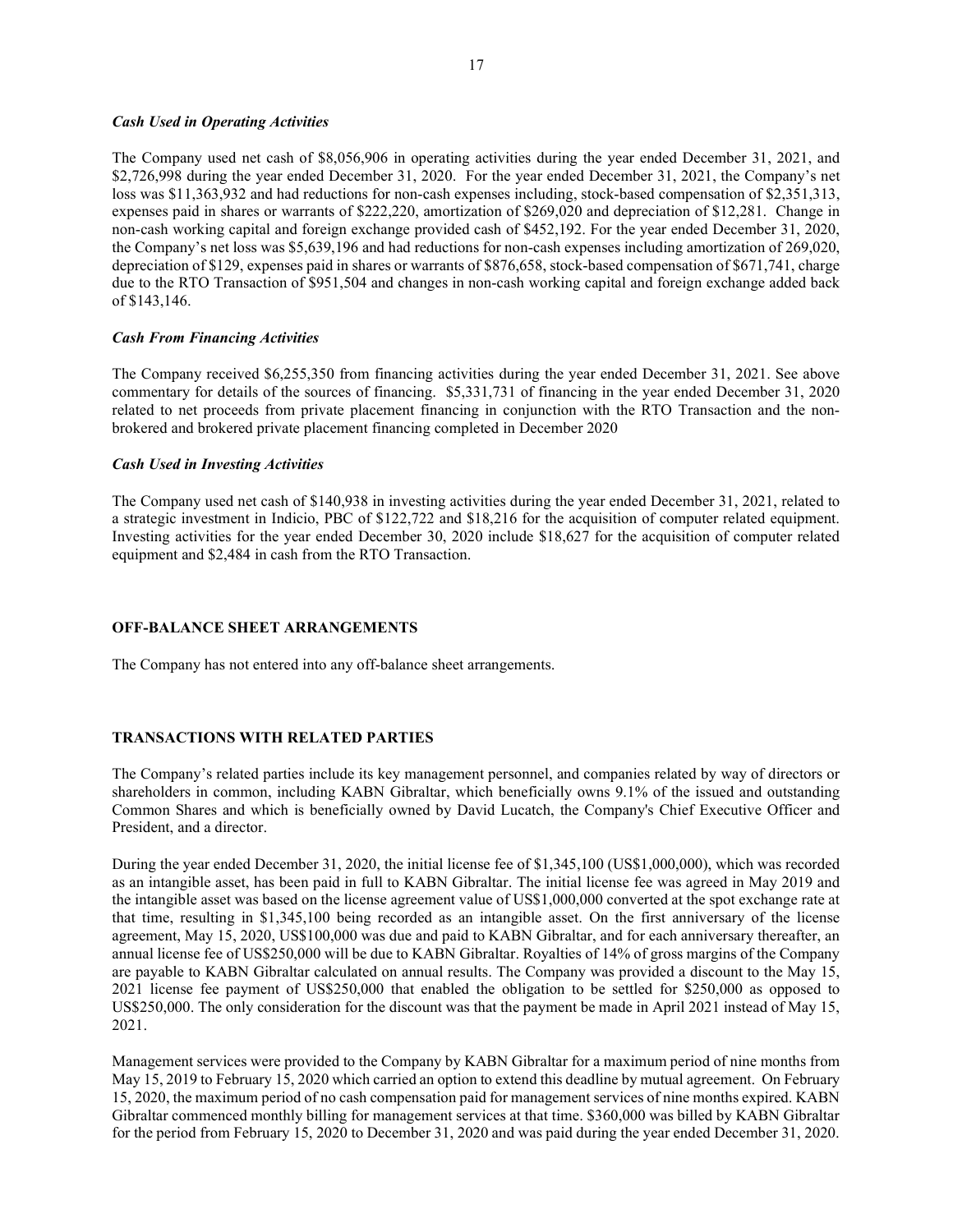During the year ended December 31, 2021, \$360,000 was billed by KABN Gibraltar and was paid during this period. This represents payments to consultants that were still employed by KABN Gibraltar as opposed to direct employees of the Company as described in the results of operations analysis above.

During the year ended December 31, 2021, billings for product, technical development and usage were incurred with KABN Gibraltar in the amount of \$427,975, of which \$112,480 was outstanding and payable as at December 31, 2021. \$150,000 was billed for the year ended December 31, 2020 which was outstanding as of December 31, 2020 but paid during 2021. There are no fixed terms of repayment.

\$175,100 was outstanding (including \$25,100 from December 31, 2019) to KABN Gibraltar as at December 31, 2020 for product, technical development and operational services was paid during the year ended December 31, 2021. \$122,755 outstanding to KABN (Gibraltar) Ltd. as at January 1, 2020 for the initial license fee was paid during the year ended December 31, 2020.

## SUBSEQUENT EVENTS

On January 1, 2022 the Company commenced the operations of Aftermath Islands through its subsidiary Aftermath Islands Metaverse Limited. Aftermath Islands Metaverse Limited Is a controlled subsidiary of Oasis Digital Studios Limited with a 50% ownership interest and has a 50% non-controlling interest shareholder. The business and activities of Aftermath Islands continue to be fully controlled and operated by Oasis Digital Studios Limited through as governed by the shareholder agreement entered into between Oasis Digital Studios Limited and the noncontrolling interest shareholder.

The Company was unable to repay the short-term loan payable described in the Consolidated Financial Statement by the maturity date. The Company repaid \$50,000 in principal, the \$10,000 arrangement fee and \$6,274 in interest on February 24, 2022.

#### CHANGES IN ACCOUNTING STANDARDS

There are no standards, amendments to standards or interpretations that are effective for annual periods beginning on January 1, 2021 that had a material effect on the financial statements of the Company.

A number of new standards, amendments to standards and interpretations are effective for annual periods beginning after January 1, 2021, and have not been early adopted in preparing the financial statements. None of these are expected to have a material effect on the financial statements of the Company.

#### FINANCIAL INSTRUMENTS AND OTHER INSTRUMENTS

The Company's financial instruments consist of accounts receivable, payables to KABN Gibraltar, short term loan payable, accounts payables and accrued liabilities. Unless otherwise noted, it is management's opinion that the Company is not exposed to significant interest, or credit risks arising from these financial instruments. The fair values of these financial instruments approximate their carrying values unless otherwise stated.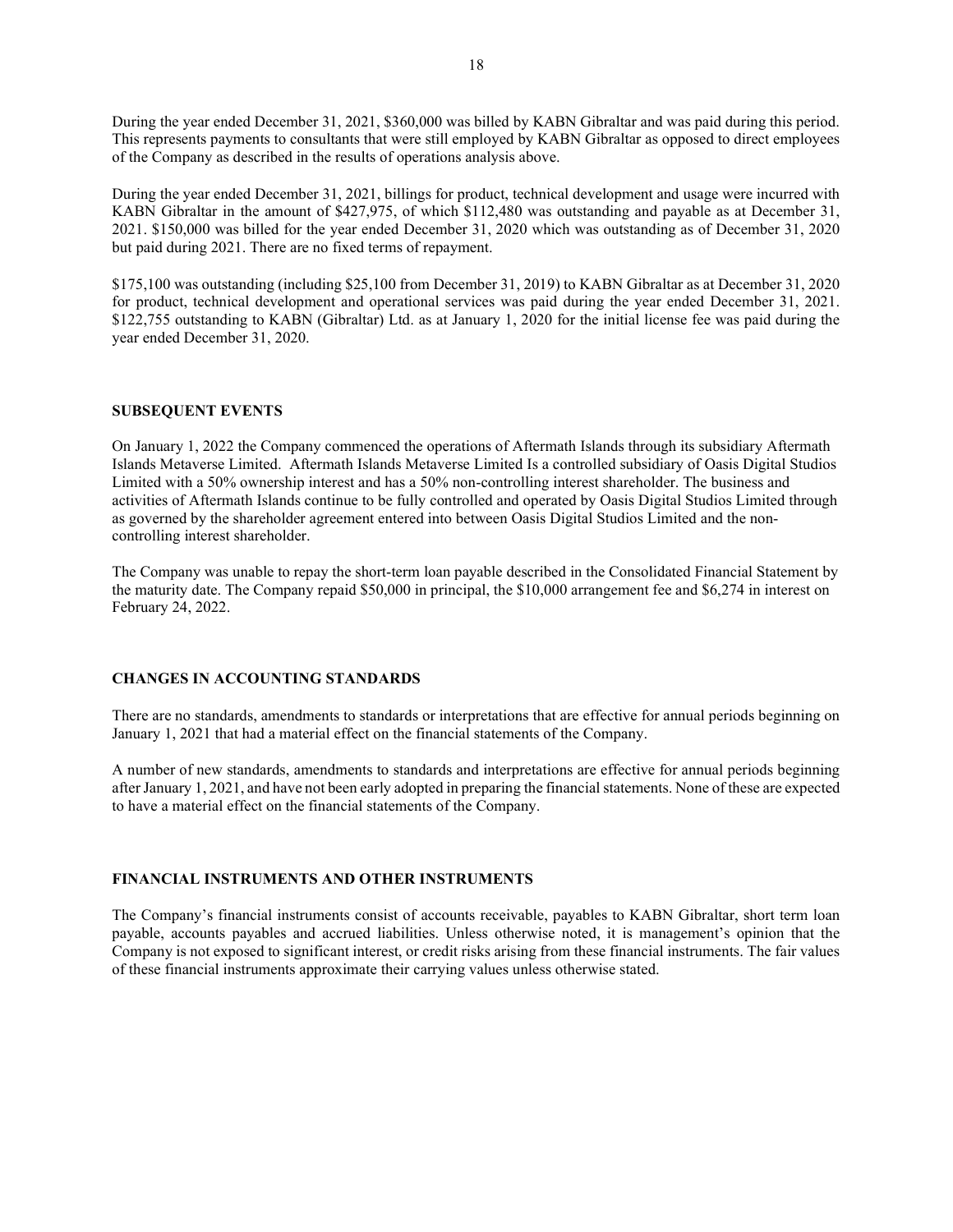## ADDITIONAL DISCLOSURE FOR VENTURE ISSUERS WITHOUT SIGNIFICANT REVENUE

A breakdown of all material components of operating expenses of the Company is set forth in notes the audited consolidated financial statements for the year ended December 31, 2021 and a breakdown of the material components of the product development expenses component of operating expense is set out under the headings "Results of Operations (for the quarter ended December 31, 2021)" and "Results of Operations (for the year ended December 31, 2021)", and for the 3 and 9 month periods ended September 30, 2021, under the heading "Supplement to MD&A for the Quarter Ended September 30, 2021".

#### DISCLOSURE OF OUTSTANDING SHARE DATA

#### Common Shares

The Company has 143,678,473 Common Shares issued and outstanding, as of April 29, 2022.

#### Share Purchase Warrants

The Company has 50,978,554 share purchase warrants outstanding exercisable into 50,978,554 Common Shares, as of April 29, 2022.

#### Broker Compensation Options

The Company has 1,419,978 broker compensation options outstanding, which are each exercisable into one Common Share and one share purchase warrant. The broker compensation options are exercisable into an aggregate of 2,839,956 Common Shares, as of April 29, 2022.

#### Stock Options

The Company has 16,768,900 stock options outstanding exercisable into 16,768,900 Common Shares, as of April 29, 2022.

#### SUPPLEMENT TO MD&A FOR THE QUARTER ENDED SEPTEMBER 30, 2021

#### Forward Looking Information

The Company previously disclosed that its Verifier Program (now named "Passmate ™") would show, at minimum a demonstrable pilot by Q4, 2021. The key factor used in developing this forward-looking information was detailed working plans set between the third-party developers and management of the Company, which management believed to be the best and reasonable estimate for completion. The key risks to achieving this expected timing include third party developers being unable to manage all of the technical uncertainties to be able to deliver on a pilot.

#### Related Party Transactions

The Company's related parties include its key management personnel, and companies related by way of directors or shareholders in common, including KABN Gibraltar, which beneficially owns 9.5% of the issued and outstanding common shares and which is beneficially owned by David Lucatch, the Company's Chief Executive Officer and President, and a director.

During the year ended December 31, 2020, the initial license fee of \$1,345,100 (US\$1,000,000) that was recorded as an intangible asset was paid in full to KABN Gibraltar. The initial license fee was agreed in May 2019 and the intangible asset was based on the license agreement value of US\$1,000,000 converted at the spot exchange rate at that time, resulting in \$1,345,100 being recorded as an intangible asset.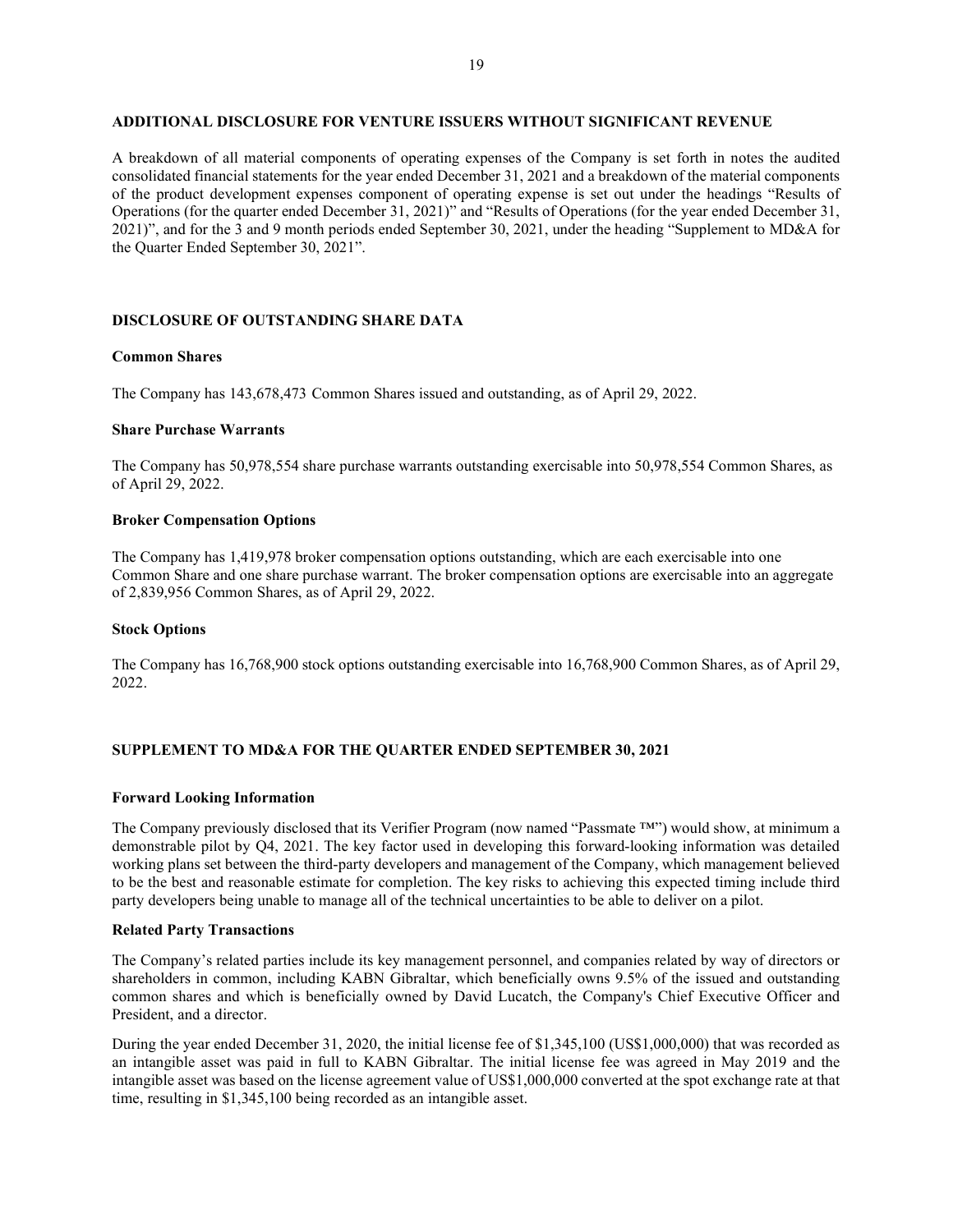On May 15, 2020, the first anniversary of the KABN Gibraltar License, US\$100,000 was due and paid to KABN Gibraltar, and on each anniversary thereafter, an annual license fee of US\$250,000 will be due to KABN Gibraltar. Royalties of 14% of gross margins of the Company deriving from the use of technology and programs under the KABN Gibraltar License are payable to KABN Gibraltar calculated on annual calendar results. The Company was provided a discount to the May 15, 2021, license fee payment of US\$250,000 that enabled the obligation to be settled for \$250,000 as opposed to US\$250,000. The only consideration for the discount was that the payment be made in April 2021 instead of on May 15, 2021.

Management services were provided to the Company at no cost by KABN Gibraltar for a maximum period of nine months from May 15, 2019, to February 15, 2020. On February 15, 2020, the maximum period of no cash compensation for management services of nine months expired. \$270,000 was billed by KABN Gibraltar for the period from February 15, 2020, to September 30, 2020. \$269,184 of these billings were paid during the nine-month period ended September 30, 2020. During the nine-month period ended September 30, 2021, \$270,000 has been billed by KABN Gibraltar and was paid during this period. This represents payments to consultants that were still employed by KABN Gibraltar as opposed to direct employees of the Company as described in the results of operations analysis above.

During the nine-month period ended September 30, 2021, billings for product, technical development and usage were incurred by KABN Gibraltar in the amount of \$322,975, of which \$125,100 was outstanding and payable as at September 30, 2021 with \$197,875 being paid. \$150,000 was billed for the nine-month period ended September 30, 2020, none of which was paid during the period. There are no fixed terms of repayment.

\$175,100 was outstanding to KABN Gibraltar as at December 31, 2020 for product, technical development and operational services was paid during the nine -month period ended September 30, 2021. \$122,755 was outstanding to KABN Gibraltar. as at January 1, 2020 for the initial license fee was paid during the nine-month period ended September 30, 2020.

## Results of Operations

## OVERALL PERFORMANCE (for the quarter ended September 30, 2021)

The Company had a net loss of \$2,396,201 for the quarter ended September 30, 2021 compared to a net loss of \$1,139,708 for the quarter ended September 30, 2020. The Company had much lower operational expenses for the prior year's comparative period. The main drivers of the net loss for the quarter ended September 30, 2021 were a further ramp up of product development and launch activities of \$864,646 and management and staff expenses of \$473,487. Marketing and communications was also a significant expense item totaling \$321,930 which comprises predominately one-time costs incurred during the quarter, with a small amount comprised from agreements that were initiated in prior quarters with a service period extending into the current quarter. The Company incurred \$192,315 in consulting costs and included on consolidation \$80,607 in operating expenses from Oasis. In addition, stock-based compensation of \$199,260 and amortization of intangible assets of \$67,255 are non-cash expenses for the quarter. The main expenses in the prior period were marketing and communications of \$274,765 product development of \$219,193 stock-based compensation of \$146,727, management and staff of \$277,500 and \$73,775 in consulting costs.

The Company overall had higher expenses between the comparative periods in order to move forward its pre-revenue development activities, which also involved related increased expense levels in other areas such as management and staff compensation and consulting expenses to support the Company's overall activities.

The Company incurred marketing and communications expenses of \$321,930 for the quarter ended September 30, 2021. The Company continues to engage in certain market awareness and general marketing and communications campaigns. A portion of these expenses are derived from service arrangements over a period of time, resulting in a recording of a prepaid expense that is amortized over the service period. \$91,918 relates to expenses that were amortized in the quarter ended September 30, 2021 initiated from prior quarters and represent contract services over time. The remaining \$230,012 represents specific Q3 campaigns that were initiated and expensed during the quarter ended September 30, 2021. \$38,997 in the prepaids and other expense will amortize in future periods from arrangements in existence as of September 30, 2021. Marketing and communications expenses incurred during the quarter ended September 30, 2020 were \$274,765 and relate primarily to the amortization of closing of agreements around the time of the completion of the RTO Transaction, which was designed to assist in activities for market awareness, business development and multiple communication strategies. The marketing and communications expenses were largely higher period over period due to the timing of specific campaigns during Q3 2021 as the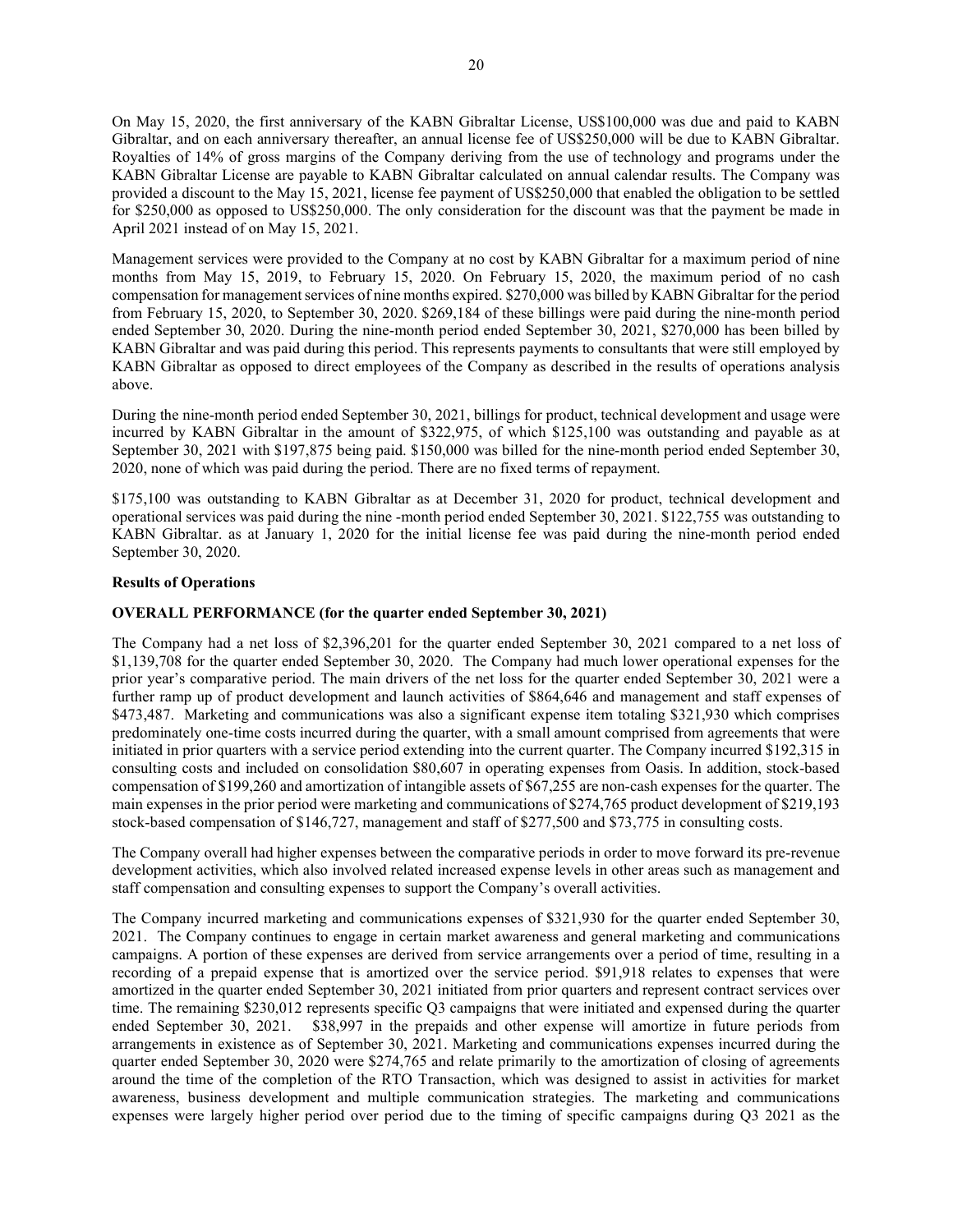majority of the expense was initiated and expensed. The Company anticipates a consistent to lower marketing and communications expense in the next few quarters in comparison to the prior period.

The Company incurred \$864,646 for product development for the quarter ended September 30, 2021. Product development includes technical development which related to core technical development using software engineering and related infrastructure coding as one category with a second category consisting of less technical product costs including developing product features, benefits, their applications, and any program fees. \$105,000 of the costs were incurred through KABN Gibraltar all from the second category of product development expenses, with \$759,646 incurred through direct vendors to the Company which consists of both categories. Of the direct vendors, \$570,800 was incurred on technical development with the remaining \$293,846 on product features, design and other work toward commercial readiness. During the quarter ended September 30, 2020, \$219,193 was incurred in product development as the Company was in the early technical development stage of activities during that period and nowhere near the current levels of activity as the commercial development applications and LAVCE had yet to be scoped and defined.

The Company incurred \$473,487 during the quarter ended September 30, 2021 related to management and staff. The Company had entered into employment agreements with most of its executives and staff as of January 1, 2021 whom were previously paid on a limited basis as consultants in 2020 (post-RTO Transaction). Included in this category are fees to KABN Gibraltar of \$90,000 representing management and staff paid through KABN Gibraltar that remain as consultants. \$277,500 in management and staff costs on a consulting basis were incurred for the quarter ended September 30, 2020 including \$90,000 to KABN Gibraltar for consultants paid through KABN Gibraltar. The Company in connection with its decision to offer employment agreements has set compensation at a more competitive level to retain its executives and staff, which caused a greater increase than what was paid while executives and staff were under consulting agreements.

The Company incurred consulting fees of \$192,315 with a number of consultants during the quarter ended September 30, 2021. The Company has engaged consultants to perform various functions for the Company. None of the current consultants have a long-term commitment from the Company. During the quarter ended September 30, 2020, \$73,775 was incurred for consulting work. The overall activities of the Company were larger than the prior period and many of the services are better suited as consulting with shorter terms than under in-house employee arrangements.

During the quarter ended September 30, 2021, the Company recognized \$199,260 in total stock-based compensation expense. During the quarter ended September 30, 2020, \$146,727 of stock-based compensation was recognized on the graded vesting schedule for the June 1, 2020 stock option grant which was the only grant impacting the quarter. On February 15, 2021, the Company granted 5,400,000 stock options at an exercise price of \$0.345 that has 40% immediate vesting terms with 30% vesting in six months from the grant date and 30% vesting in twelve months from the grant date. All of the stock-based compensation recognized during the quarter ended September 30, 2021 related to this stock option grant based on a graded vesting schedule. Stock-based compensation is recognized as an operating expense with a corresponding amount recognized in contributed surplus and is valued using the Black-Scholes option pricing model. The expense level is highly dependent on the terms, inputs and timing of stock options granted in each period, which drives the amount recorded and can often cause significant variability.

## OVERALL PERFORMANCE (for the nine-month period ended September 30, 2021)

The Company had a net loss of \$7,894,751 for the nine-month period ended September 30, 2021 compared to a net loss of \$3,676,096 for the nine-month period ended September 30, 2020. The Company had much lower operational expenses in the prior year's comparative period. The main drivers of the net loss for the quarter ended September 30, 2021 were a substantial spend on product development activities of \$1,954,427, management and staff expenses of \$1,312,222, Marketing and communications expenses of \$1,267,524, legal and audit fees of \$280,912 and consulting fees of \$381,796. The Company incurred its annual license fee under the KABN Gibraltar License for \$250,000 and included on consolidation \$308,656 in operating expenses from Oasis. In addition, stock-based compensation of \$1,554,104 and amortization of intangible assets of \$201,765 are non-cash expenses for the period. The main expenses in the prior period were marketing and communications of \$612,224, management and staff of \$457,500, stock based compensation of \$367,816, product development of \$252,511 a one-time charge related to the RTO Transaction of \$951,504, legal and audit fees of \$319,308, consulting fees of \$274,466 and \$140,940 in the first annual license fee which was discounted from contractual levels.

The Company overall had higher expenses between the comparative periods in order to move forward its pre-revenue development activities, which also involved related increased expense levels in other areas such as management and staff compensation and consulting expenses to support the Company's overall activities.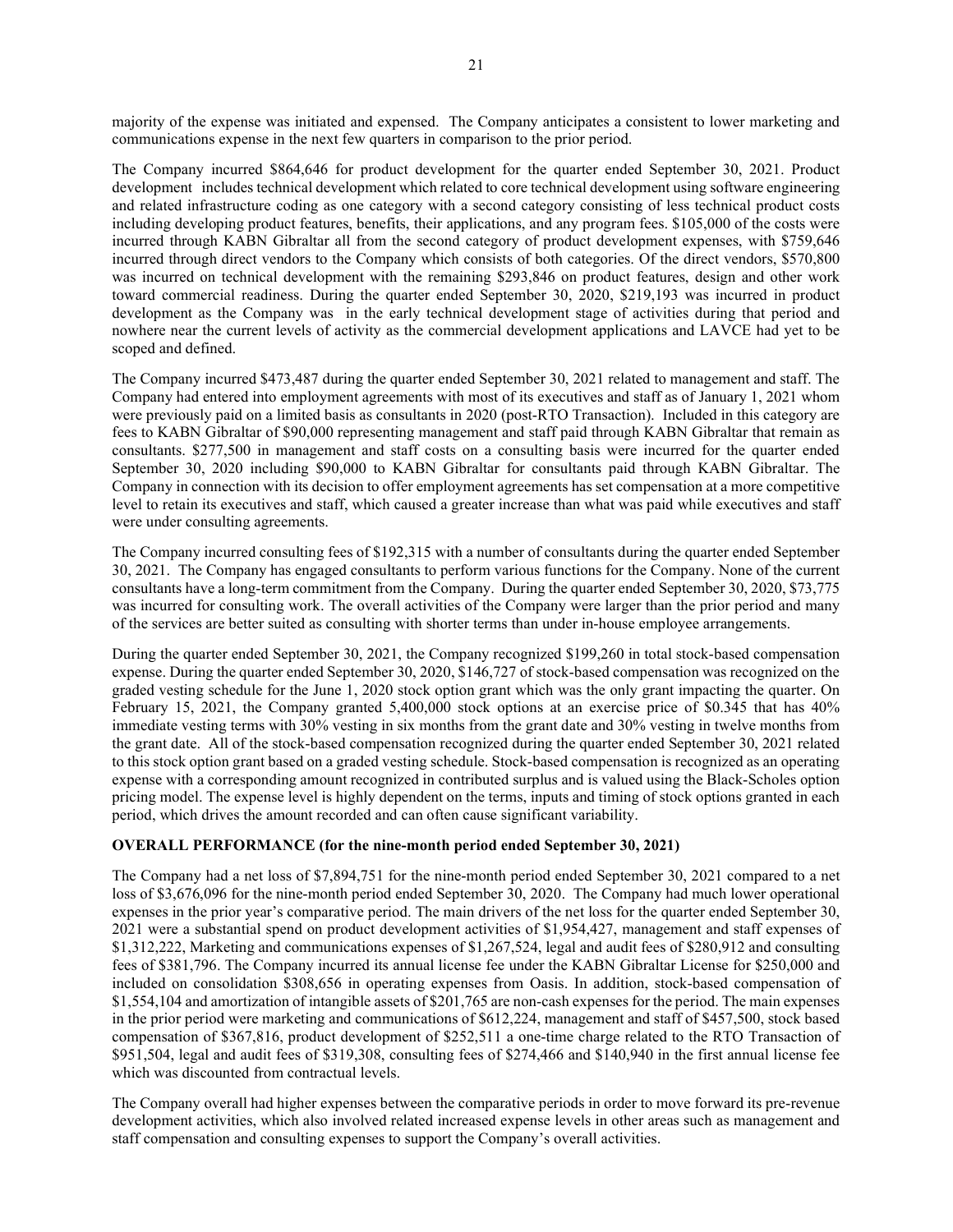The Company incurred marketing and communications expenses of \$1,267,524 for the nine-month period ended September 30, 2021. A number of investor/public relations campaigns and business development activities were initiated at times when significant financings were closed to leverage the ability to compensate these firms in equity as opposed to cash in many cases. Many of these expenses are derived from service arrangements over a period of time, resulting in a recording expense over several periods. Substantially all of these campaigns have been fully amortized over the nine-month period ended September 30, 2021. Only \$38,997 in the prepaids and other expense will amortize in future periods from arrangements in existence as of September 30, 2021. Marketing and communications expenses incurred during the nine-month period ended September 30, 2020 were \$612,224 and relate to the closing of agreements around the time of the completion of the RTO Transaction, which was designed to assist in activities for market awareness, business development and multiple communication strategies. The Company weighted much of its marketing and communications in 2020 to the post RTO stage which was June of 2020 which naturally creates a lower expense for the prior nine month period compared to the current nine month period especially as many of the prior year expenses are amortized over time, some of which impacted the 2021 nine month period. The expense rates are largely timing related and it's expected the expense rates will reduce over time relative to the current nine-month period.

The Company incurred \$1,954,427 for product development for the nine months ended September 30, 2021. Product development includes technical development which related to core technical development using software engineering and related infrastructure coding as one category with a second category consisting of less technical product costs including developing product features, benefits, their applications, and any program fees. \$322,975 of the costs were incurred through KABN Gibraltar, all from the second category of product development expenses with \$1,631,452 incurred through direct vendors to the Company which consists of both categories. Of the direct vendors, \$1,162,696 was incurredc on technical development with the remaining \$468,756 on product features, design and other work toward commercial readiness. Specifically, in the first quarter more costs were incurred on application development and design from direct vendors than on technical development as there was a specific push towards the development of user interface and design applications. During the nine-month period ended September 30, 2020, \$252,511 was incurred in product development as the Company was only working through the initial stages of technical development activities during that period as the commercial development applications and LAVCE had yet to be scoped and defined.

The Company incurred \$1,312,222 during the nine-month period ended September 30, 2021 related to management and staff. The Company had entered into employment agreements with most of its executives and staff as of January 1, 2021 that were previously paid on a limited basis as consultants in 2020 (post-RTO Transaction). Included in this category are fees to KABN Gibraltar of \$270,000 representing management and staff paid through KABN Gibraltar that remain as consultants. \$457,500 in management and staff costs on a consulting basis were incurred for the ninemonth period ended September 30, 2020 with \$270,000 of this incurred with KABN Gibraltar for consultants paid through KABN Gibraltar. The Company in connection with its decision to offer employment agreements has set compensation at a more competitive level to retain its executives and staff, which caused a greater increase than what was paid while executives and staff were under consulting agreements.

The Company incurred consulting fees of \$381,796 with a number of consultants during the nine-month period ended September 30, 2021. The Company has engaged consultants to perform various functions for the Company. None of the current consultants have a long-term commitment from the Company. During the nine-month period ended September 30, 2020, \$274,466 was incurred for consulting work. The overall activities of the Company were larger than the prior period and many of the services are better suited as consulting with shorter terms than under in-house employee arrangements.

During the nine-month period ended September 30, 2021, the Company recognized \$1,554,104 in total stock-based compensation expense. \$53,550 of stock-based compensation was recognized as part of the vesting terms associated with a grant of stock options that occurred on June 1, 2020, prior to the finalization of the RTO Transaction. \$367,816 was recognized in the nine-month period ended September 30, 2020, related to this, the only grant during the period. No further expense will be recorded in relation to this grant as the vesting date has passed. On February 15, 2021, the Company granted 1,400,000 stock options at an exercise price of \$0.345 with immediate vesting terms and recorded an expense of \$310,800 for the nine-month period ended September 30, 2021. On February 15, 2021, the Company granted 5,400,000 stock options at an exercise price of \$0.345 that has 40% immediate vesting terms with 30% vesting in nine months from the grant date and 30% vesting in twelve months from the grant date. \$1,178,955 of stock-based compensation was recognized during the nine-month period ended September 30, 2021, related to this stock option grant based on a graded vesting schedule. On May 13, 2021, the Company granted 100,000 stock options at an exercise price of \$0.175 with immediate vesting terms and recorded an expense of \$10,800 for the nine-month period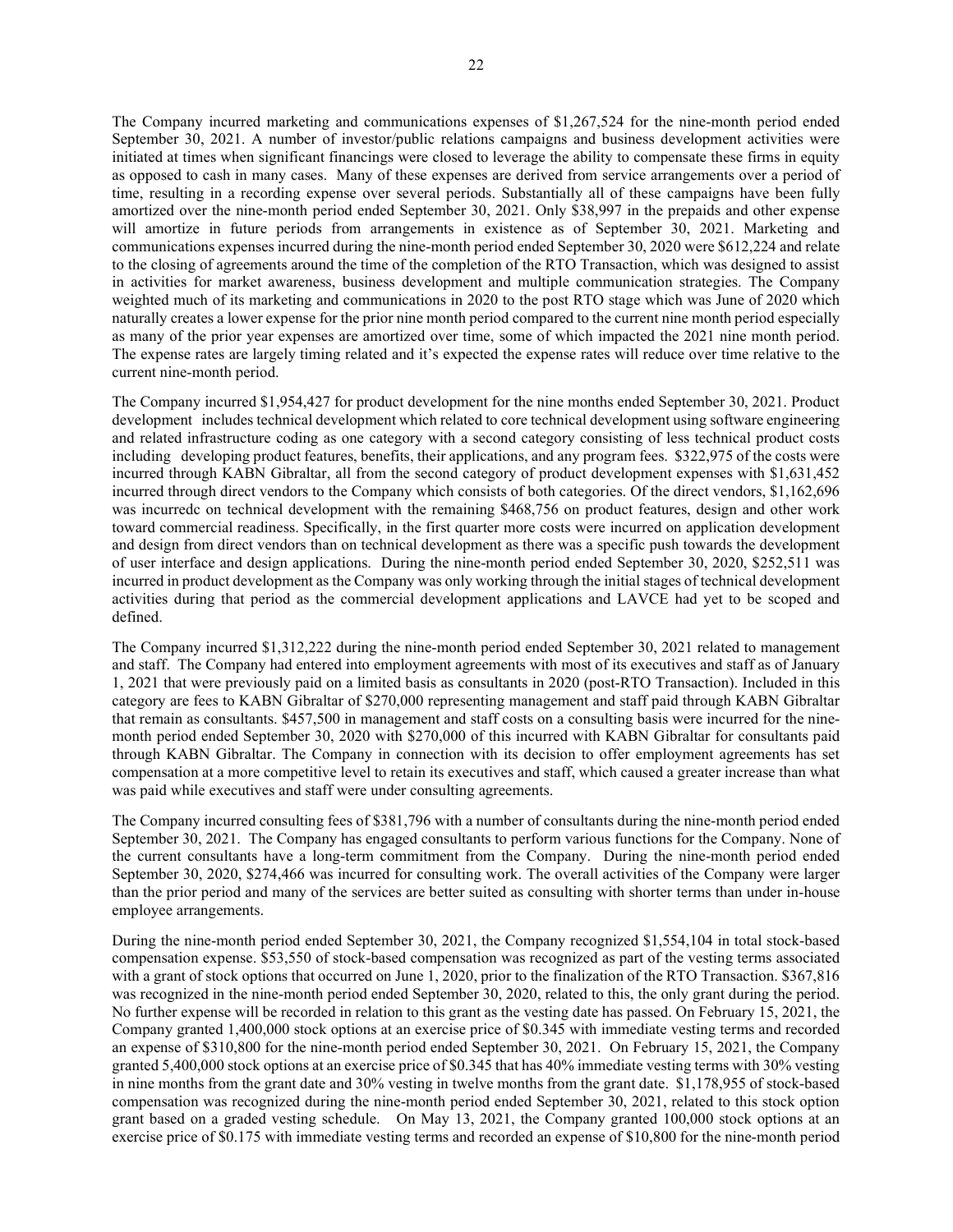ended September 30, 2021. Stock-based compensation is recognized as an operating expense with a corresponding amount recognized in contributed surplus and is valued using the Black-Scholes option pricing model. The expense level is highly dependent on the terms, inputs and timing of stock options granted in each period, which drives the amount recorded and can often cause significant variability.

## RISK FACTORS

Much of the information included in this report includes or is based upon estimates, projections or other forwardlooking statements. Such forward-looking statements include any projections or estimates made by the Company and its management in connection with the Company's business operations. While these forward-looking statements, and any assumptions upon which they are based, are made in good faith and reflect the Company's current judgment regarding the direction of its business, actual results will almost always vary, sometimes materially, from any estimates, predictions, projections, assumptions, or other future performance suggested herein. Except as required by law, the Company undertakes no obligation to update forward-looking statements to reflect events or circumstances occurring after the date of such statements.

Such estimates, projections or other forward-looking statements involve various risks and uncertainties as outlined below. The Company cautions readers of this report that important factors in some cases have affected and, in the future, could materially affect actual results and cause actual results to differ materially from the results expressed in any such estimates, projections or other forward-looking statements. In evaluating the Company, its business and any investment in its business, readers should carefully consider the following factors:

#### Risks Related to the Company's Business

Because of the unique difficulties and uncertainties inherent in early stage development, the Company faces a high risk of business failure. The Company currently does not generate significant revenue from its operations, and as a result, the Company faces a high risk of business failure

The Company has a history of operating losses and may never achieve profitability in the future. The Company is an early stage technology company.

The Company's ability to generate future revenue or achieve profitable operations is largely dependent on its ability to attract and retain the experienced management and know-how to develop and commercialize its programs Successfully commercializing the current programs and gaining critical mass of client adoption may take several years and significant financial resources and the Company cannot assure that it can achieve these objectives.

## The Liquid Avatar Platform may not gain the level of market acceptance needed to make the Company profitable or achieve its growth objectives

The Company could experience difficulty in securing Holders, Issuers and Verifiers within Canada and the United States of America, which would also reduce the number of users of the Liquid Avatar Platform. This would slow the Company's revenue growth and path to positive cash flow and profitability, and materially and adversely impact the Company's prospects, which could negatively impact market value of the Common Shares.

Even if the Company secures a significant level of Holders, Issuers and Verifiers within Canada and the US, the LQID Card could experience low adoption by end users or relatively low spend volume which could negatively impact related fees from the card and from KABN KASH and thus have a material and adverse impact on the Company's revenues, cash flows, profitability and financial position.

While the Company has a budget for marketing and communications to help support its efforts to gain market acceptance, secure new customers and promote revenue programs, such funds may not be sufficient to achieve the Company's revenue goals. If additional funds are required for marketing and communication, the Company may need to allocate funds from other uses, or raise additional capital, which could result in dilution to holders of the Common Shares, additional interest expense or both.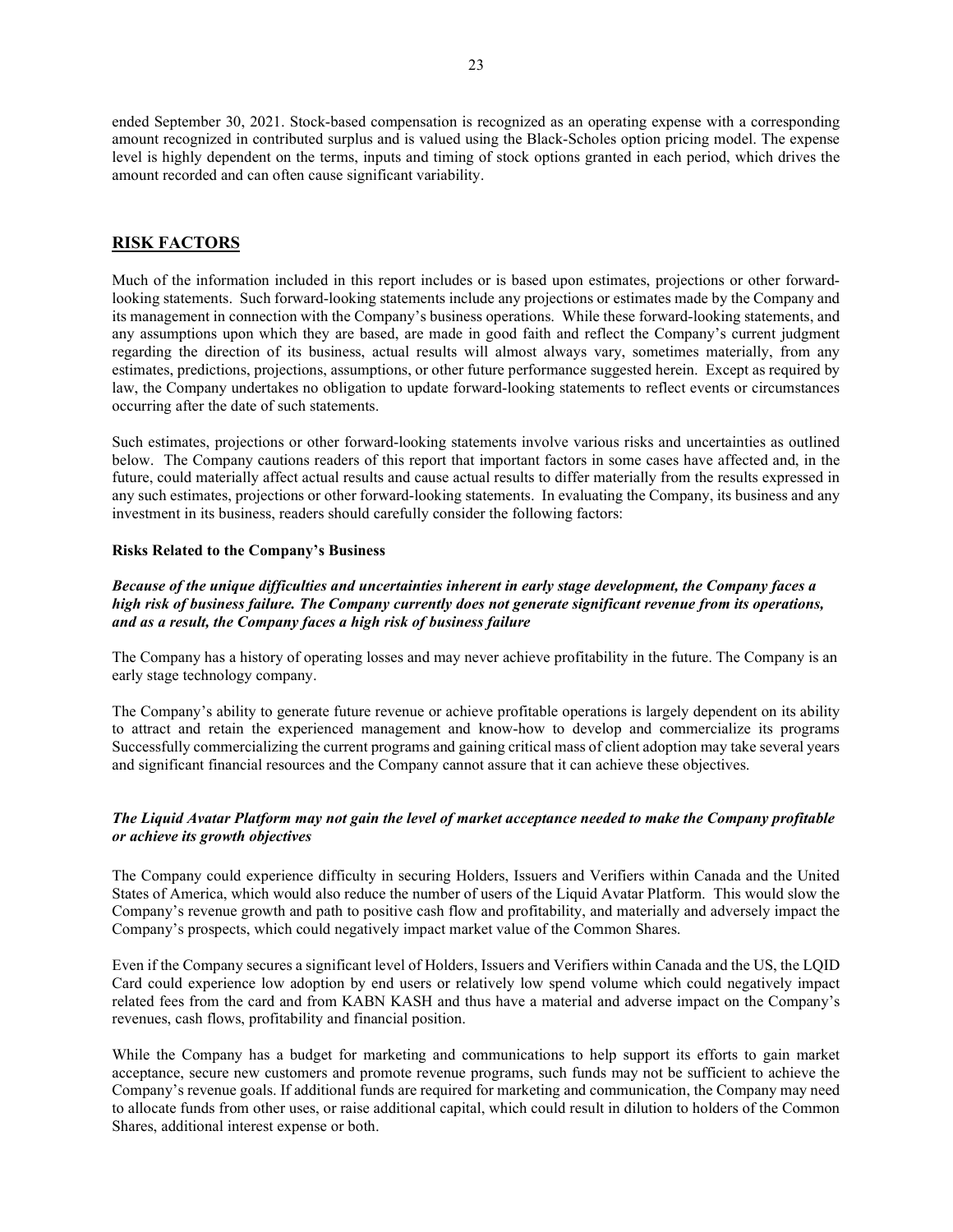The Company could experience a limitation or stagnation in the ability to acquire cardholders in Canada and the United States of America which could have a material and adverse impact on revenues, cash flows, profitability and financial position and market value.

The Company's card partners, payment card network and/or issuing banks could introduce new fees or assessments which could negatively impact the value proposition of LQID Card.

## Financial Liquidity

The Company has not yet generated substantial revenues and will likely operate at a loss as it looks to launch commercialized programs driving future revenue. The Company will require additional financing in order to execute its business plan. The Company's ability to secure required financing will depend in part upon on investor perception of the Company's business and prospects. Capital market conditions and other factors beyond the control of management may also play important roles in the ability to raise capital. The Company can offer no assurance that it will be able to successfully obtain additional financing, or that future financing occurs on terms satisfactory to management. If funds are unavailable in the future, or unavailable in the amounts that management considers necessary, or unavailable on acceptable terms, the Company may be required to cease operating or modify its business plans in a manner that undermines its ability to achieve planned business objectives.

## Reliance on KABN Gibraltar License

The intellectual property used under the KABN Gibraltar License is built upon the intellectual property developed by or licensed to KABN Gibraltar and in particular verification IP. The Company's business will be highly dependent on the availability to it of the verification IP and the right to use it to operate the Liquid Avatar Platform. A loss of, or restriction on using, any material part of the IP, would significantly impact the operations of the Company, including its ability to offer services to current and future Holders, Issuers and Verifiers which could have a material and adverse impact on the Company's revenues, results of operations, cash flows and prospects.

#### Reliance on payment card networks and related financial services providers

The KABN Gibraltar License includes the ability to offer the LQID Card within Canada and the United States of America, subject to approvals by payment card networks and issuing banks. payment card networks and issuing banks could exclude the Company from their approval which would require the Company to seek approval from an alternative payment card network and/or issuing bank, which could delay or eliminate the Company's ability to issue a digital currency-linked card in Canada and/or the United States of America, as payment card networks provide program approvals regionally.

Although KABN Gibraltar has been conditionally approved to run a digital currency-linked network branded prepaid card program in the United Kingdom and Europe, and the Company has been approved to run a similar prepaid card program in Canada, there is no guarantee that a similar program will be approved in the United States of America.

Once approved, payment card networks and issuing banks could create new governance/franchise rules which could negatively impact the Company's card products which could require the Company to seek approval from an alternative payment card network which could suspend the Company's ability to issue a digital currency linked card for an unknown period of time.

The Company's financial and related services, which will include card partners, payment card networks and issuing banks in Canada and the United States of America, could change their position and/or rescind approved program status which would require the Company to seek approval from an alternative issuing bank which could delay or eliminate the Company's ability to issue or continue to issue the LQID Card.

The Company's card program, payment card network and issuing banks(s) could implement new rules and/or fees that impact revenues for the LQID Card, which could material and adverse impact on the Company's revenues, results of operations, cash flows and prospects.

The Company will be reliant on payment card networks and issuing banks to conduct its business, particularly to provide functionality for the LQID Card. There is a risk that one or more of these issuing banks may cease to deal with the Company (which may occur on short notice), cease to deal with international payments services generally,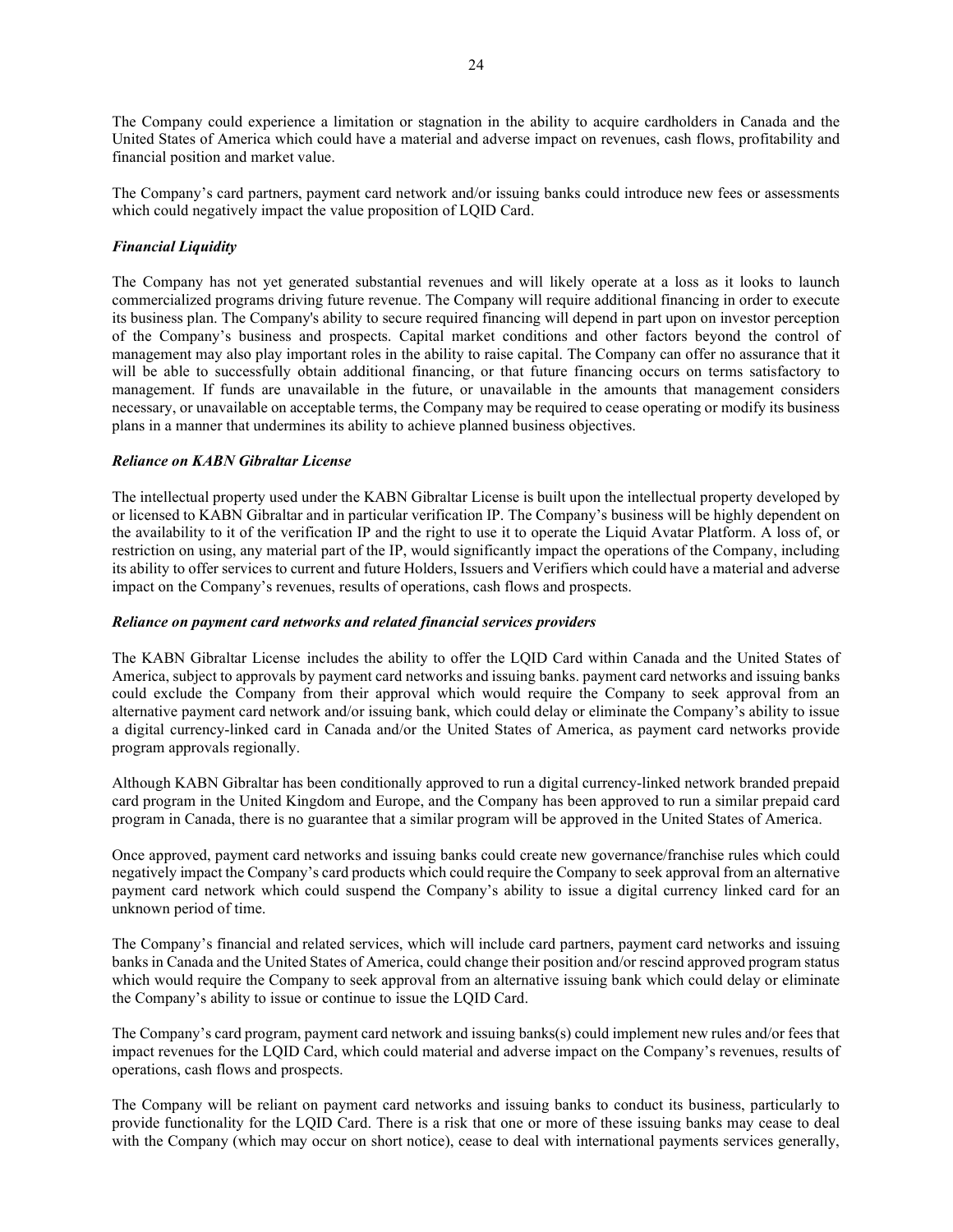substantially reduce the services it offers, substantially alter the terms on which it is willing to offer services to the Company, or exit one or more of the markets for which the Company uses its services.

## The Liquid Avatar Platform will be subject to competing service offerings, including new technologies

Alternative payment card network, banking or payment solutions could be introduced to the Canadian and American markets which could compete or outsell the Company's offerings and suite of services. Additionally, unknown new programs for the movement of funds, alternative banking and payment solutions may be introduced in the future that may have an impact on the Company's ability to compete in the marketplace.

The Company believes that the Liquid Avatar Platform provides a unique market proposition in providing identity verification that is portable, secure and cost effective. Notwithstanding this, the industry in which the Company will operate is competitive and includes companies with significantly greater financial, technical, human, research and development, and marketing resources than the Company. Numerous entities around the world may compete with the Company's efforts to commercialize, develop and expand products and services. Competitors may develop products in advance of the Company, products that are more effective than those developed by the Company, or that have or gain greater market acceptance. As a consequence, the Company's current and future technologies and products may become obsolete or uncompetitive, resulting in a material and adverse impact on revenues, cash flows, profitability and financial position and market value.

The identity verification and financial and related solutions markets are highly competitive, and the Company's offering competes with other financial related services businesses, including other businesses focused on identity verification and management. Many existing providers either compete directly with the Company or provide services that are potential substitutes. The Company's major existing competitors will include identity verification companies, banks, money transfer organizations and other international payments specialists. New competitors, services and business models that will compete with the Company are likely to arise in the future. Many of these existing and potential competitors have or may have substantially more resources than the Company and have or may have product and service solutions that are more attractive to Holders, Issuers and Verifiers.

There is a risk that an existing or future competitor:

- allocates significantly more resources to competing in the Company's markets, including resources devoted to marketing, developing technology and/or client service;
- develops a lower cost or more effective business model, for example by developing or acquiring a more sophisticated technology platform or service delivery method;
- responds to changes to regulations, new technologies or changes in client requirements faster and more effectively than the Company; or
- develops new services that compete more directly with the Company than their current services.

A substantial increase in competition for any of these reasons could result in the Company's services becoming less attractive to existing and potential Holders, Issuers and Verifiers, requiring the Company to increase its marketing or capital expenditure, lower prices or fees, or alter other aspects of its business model in order to remain competitive, any of which could have a material and adverse impact on revenues, cash flows, profitability and financial position and market value.

#### There are significant regulatory and legislative risks

The Liquid Avatar Platform assists Issuers with their AML and KYC compliance obligations in relation to their customers. Future legislative changes to AML, KYC or other similar requirements, may result in the Company's verification program not being as effective or losing its competitive advantage, and it may therefore become less attractive to current and prospective Issuers and Verifiers, which may have a significant effect on the business, operations and prospects of the Company. If Issuers and Verifiers change providers, the growth in the number of new users of the Liquid Avatar Platform will slow, impacting revenues across all aspect of the Company's business.

The international financial and related services market is a highly regulated area of economic activity around the world. Regulations applicable to those providing services and earning revenues in the market for international financial and related services include regulation relating to money laundering and financing of terrorism, sanctions laws and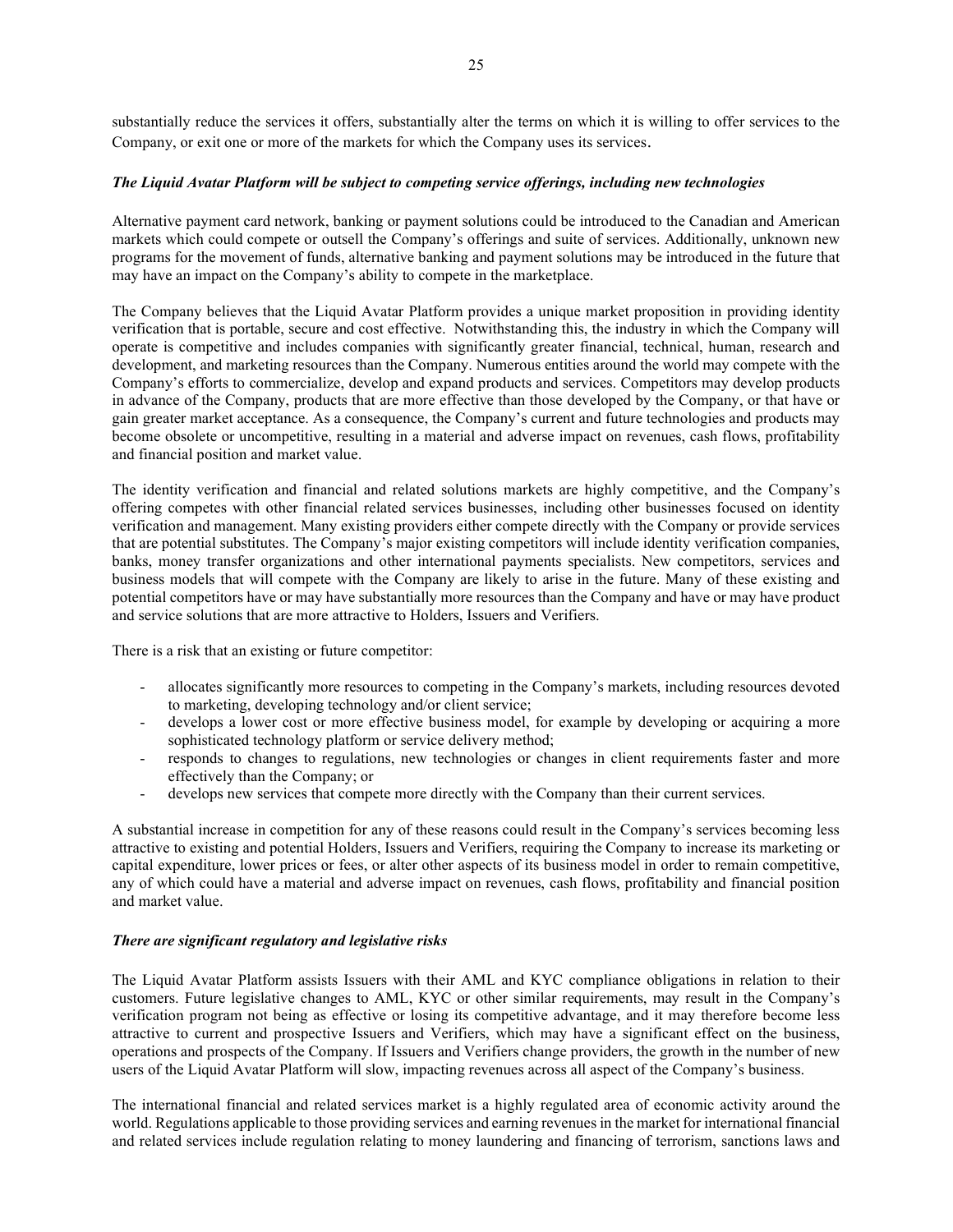other regulations. There is a risk that the Company may fail to comply with these laws or government regulations. Any breach of law by the Company could have significant consequences for the Company. The further development, acceptance and use of digital currencies is subject to a variety of factors that are difficult to evaluate.

## The growth of the Neo Bank and identify verification industries in general, and the use of digital currencies in particular, is subject to a high degree of uncertainty

The growth of the Neo Bank and identify verification industries in general, and the use of digital currencies in particular, is subject to a high degree of uncertainty, and the slowing, or stopping of the development or acceptance of developing protocols may adversely affect the Company's services related to future digital currencies-to-fiat link via the LQID Card which is operated by a partner party. The factors affecting the further development of these industries and digital currencies, include, but are not limited to:

- Continued worldwide growth in the adoption and use of digital currencies;
- Governmental and quasi-governmental regulation of digital currencies and their use;
- Restrictions on or regulation of access to and operation of the network or similar digital currency systems;
- Changes in consumer demographics and public tastes and preferences;
- The maintenance and development of the open-source software protocol of the network;
- The availability and popularity of other forms or methods of buying and selling goods and services, including new means of using fiat currencies;
- General economic conditions and the regulatory environment relating to digital assets; and
- Negative consumer sentiment and perception digital currencies generally.

## Data and privacy breaches can significantly harm the Company

The majority of the Company's transactions will be conducted over the Internet and will therefore be subject to an element of risk. The Company's information technology infrastructure is designed to be secure, but is not immune to outside rogue elements, including computer viruses, computer hackers, and organized activities among groups of persons designed to breach the Company's security systems.

Privacy breaches may expose the Company to additional liability and result in the loss of Holders, Issuers and Verifiers, or an inability to conduct business. Any inability on the Company's part to protect the privacy in the Company's electronic transactions or systems could have a material effect on future revenue, financial conditions, and profitability. A privacy breach could expose the Company to additional liability under the privacy legislation of different jurisdictions, which could result in fines, additional compliance costs, or significant costs to remedy the breach and strengthen security; result in a customer or user's personal and/or financial information falling into the hands of criminal elements, exposing the Company to lawsuits, loss of revenue and reputations risks; and deter potential Holders, Issuers and Verifiers from using LAVCE or the Liquid Avatar Platform.

#### The Company's failure to manage its growth successfully may adversely impact its operating results

The Company's failure to manage its growth successfully may adversely impact its operating results. The Company's ability to manage growth will require it to continue to build its operational, financial and management controls, contracting relationships, marketing and business development plans and controls and reporting systems and procedures. The Company's ability to deal with growth may have a material and adverse impact on revenues, cash flows, profitability and financial position and market value.

## The Company's business is based on software and information systems and is exposed to the risks associated with such technologies

While the Company's verification software was developed by KABN Gibraltar and through internally developed derivative works under the KABN License Agreement, such software may be subject to external factors, such as deprecation of operating systems, libraries, components, third party interfaces, drivers, patches, or other related issues. In addition, software requires regular updating and maintenance to keep it operating efficiently, continually, and robustly. If updates and maintenance are not carried out regularly or are carried out negligently, the software may be subject to operational outages, slowdowns, or errors. In addition, these external factors may affect the ability of the Company and KABN Gibraltar to effectively upgrade and maintain the Liquid Avatar Platform. The market in which the Company will operate is continually evolving, which can often lead to product and software obsolescence. If the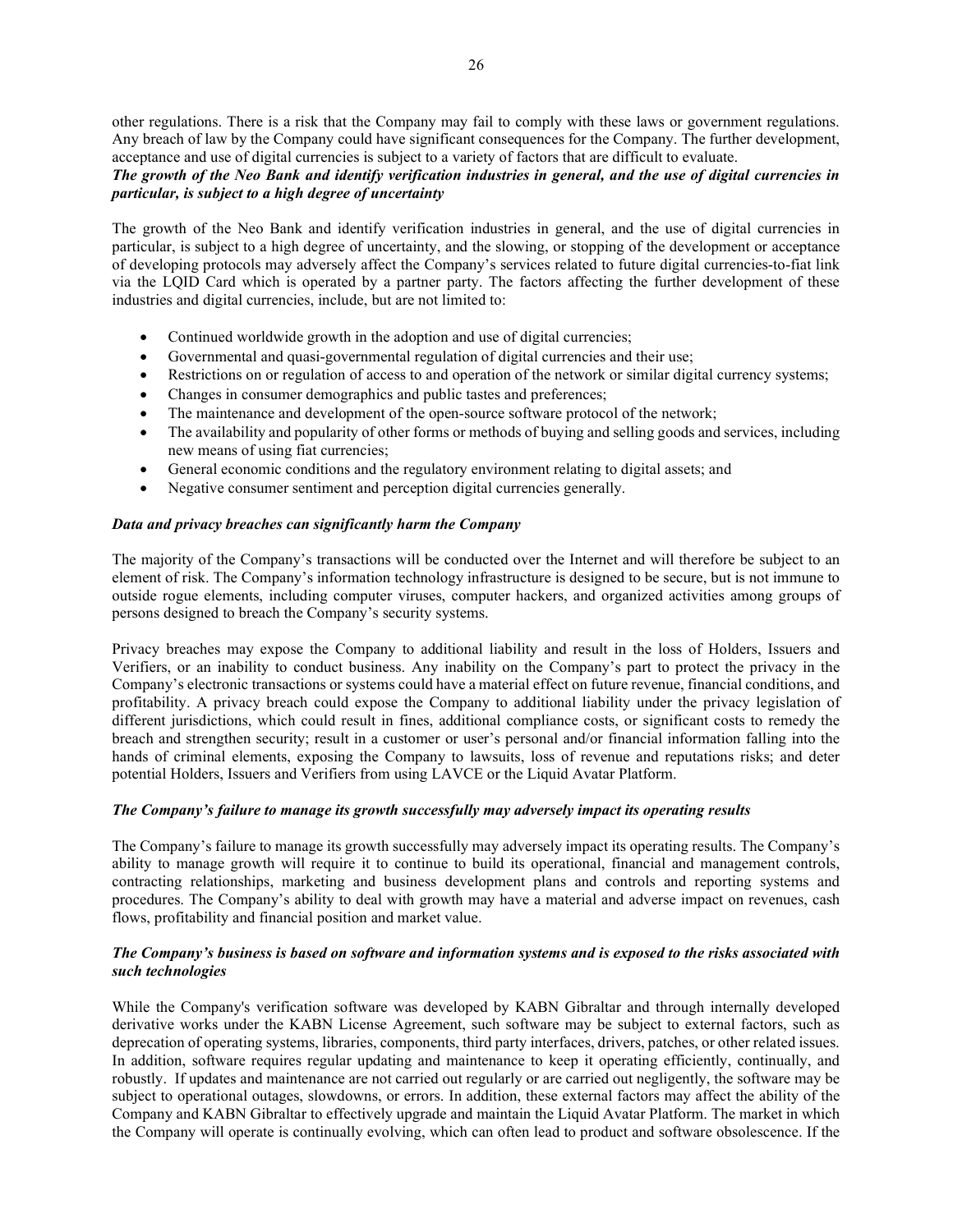Company does not successfully adapt to changes in the market and technology, its business and results may adversely be affected.

In addition, services based on sophisticated software and computing systems often encounter development and upgrade delays, and the underlying software may contain undetected errors or failures when introduced or when the volume of services provided increases. The Company may experience delays in the ongoing development of the software and computing systems underlying their services. In addition, despite testing, it is possible that the software may contain errors, and this could have a material and adverse impact on revenues, cash flows, profitability and financial position and market value.

The Company depends on the performance, reliability, and availability of the Liquid Avatar Platform. There is a risk that these systems may be adversely affected by a number of factors including damage, equipment faults, power failure or natural disasters. Events of that nature may cause part or all of the Liquid Avatar Platform or its website to become unavailable. This in turn could reduce the Company's ability to generate income, impact client service levels and cause damage to the Company's reputation and, potentially, have a material and adverse impact on revenues, cash flows, profitability and financial position and market value.

There is also a risk that potential faults in the Liquid Avatar Platform could cause transaction errors that could result in legal exposure from Issuers and Verifiers, potentially leading to a loss of Customers and other business partners, damage to the Company's reputation or even cause a breach of certain regulatory requirements (including those affecting any required license) and could, in turn, have a material and adverse impact on revenues, cash flows, profitability and financial position and market value.

## Dependency on the Internet and/or Cloud based services

The Company will rely on the availability of its website(s) and related cloud services to provide Holders, Issuers and Verifiers (both current and prospective) access to the Liquid Avatar Platform. The Company will depend on the continued acceptance of the Internet and/or cloud as a communications and commerce platform for individuals and enterprises. The Internet and/or cloud could become less viable as a business tool due to delays in development or adoption of new standards and protocols to handle increased demands of Internet activity, security, reliability, cost, ease-of-use, accessibility and quality-of service. Hackers or Internet service provider outages could render one or more of the Company's website(s) and/or technology related services unavailable. If for any reason the Internet and/or cloud does not remain a widespread communications medium and commercial platform, or the Company's websites and/or technology related services are unavailable for an extended period, the demand for the Liquid Avatar Platform and the Company's services would be significantly reduced, which would have a material and adverse impact on revenues, cash flows, profitability and financial position and market value.

## Customer service and reputational risk

The reputation of the Company, along with the Liquid Avatar Platform, is important in attracting new and retaining existing Holders, Issuers and Verifiers of the Liquid Avatar Platform. Reputational damage could arise due to a number of circumstances, including errors or defects, data or privacy breaches, inadequate services or unsatisfactory client outcomes. Negative publicity could adversely impact the reputation of the Company, along with the Liquid Avatar Platform, which may potentially result in a fall in the number of persons seeking the products and services of the Company.

#### The Company may become involved in legal matters that may materially adversely affect it

From time to time in the ordinary course of business, the Company may become involved in various legal proceedings, including commercial, employment, class action and other litigation and claims, as well as governmental and other regulatory investigations and proceedings. Such matters can be time‐consuming, divert management's attention and resources and cause the Company to incur significant expenses. Furthermore, because litigation is inherently unpredictable, and can be highly expensive, the results of any such actions may have a material adverse effect on the Company's business, operations or financial condition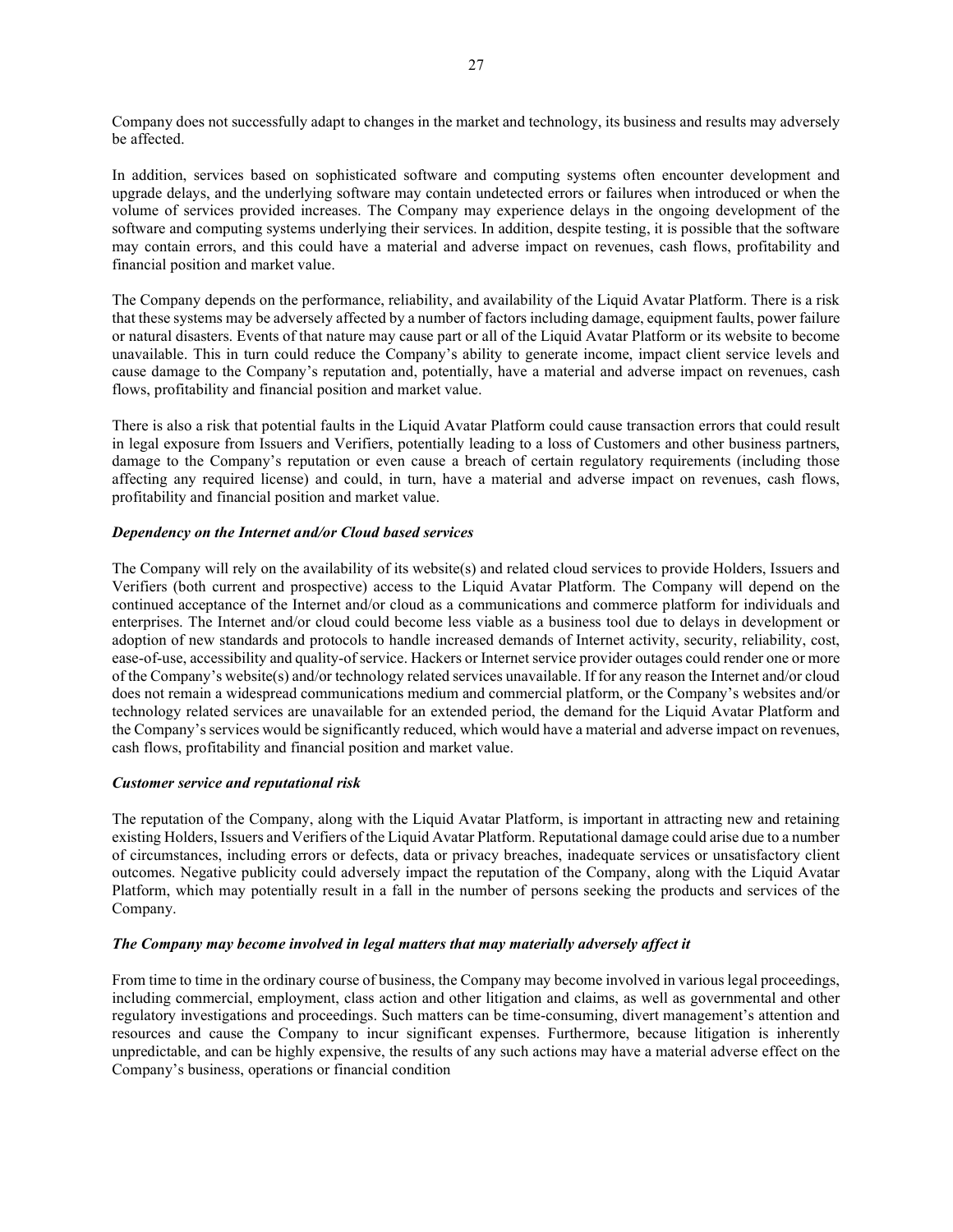#### Fraud

Combatting fraud is a significant challenge in the online identity, financial and related services industry because transactions are conducted between parties who are not physically present, which in turn creates opportunities for misrepresentation and abuse.

Companies in this sector are especially vulnerable because of the convenience and immediacy of verifying and validating identity and movement of funds, both digital currencies and fiat, from one account to another and subsequently withdrawing them. The Company's partners that facilitate identity, financial and other services over the Internet makes dealing with the risk of fraud a cost of doing business.

The Company will face significant risks of lost revenues due to fraud and disputes between parties. If the Company is unable to deal effectively with losses from fraudulent transactions the Company's business would be harmed. Examples of such risks include:

- unauthorized use of personal information and undetected identity theft;
- client fraud:
- breaches of system security;
- employee fraud; and
- unauthorized use of the Liquid Avatar Platform or the LQID Card or associated mobile wallets.

#### The Company's operations in the future may be adversely affected by other risks outside the control of the Company

The Company's operations in the future may be adversely affected by labour unrest, civil disorder, war, terrorist attacks, computer viruses, telecommunications failure, power loss, subversive activities or sabotage, fires, earthquakes, floods, explosions or other catastrophes, epidemics or quarantine restrictions. For example, a system outage or data loss resulting from such an event could have a material and adverse impact on revenues, cash flows, profitability and financial position and market value.

## Conflicts of Interest

Certain executive officers and directors will dedicate a portion of their time to other ventures. Management may have conflicts of interest in allocating management time, services and functions among the Company and any present and future ventures which are or may be organized by officers or directors and/or their affiliates. While management dedicates a full-time equivalent effort to the Company they are not required to direct the Company as their sole and exclusive function, and they may have other business interests and engage in other activities in addition to those relating to the Company. This includes rendering advice or services of any kind to other investors and creating or managing other businesses.

It is possible, however, that certain directors and officers may owe similar consideration to another organization(s). It is possible that these and other conflicts of interest are resolved in a way that has a material adverse impact on the Company.

#### Dependence on Key Personnel

The Company depends on support from existing directors and officers and its ability to attract, and retain, new directors, officers, and other personnel with appropriate skill sets. Inability to retain key team members or find new professionals to serve in important roles could have a material adverse effect on the Company's business. There can be no assurance that we will be able to attract or retain the quality of personnel required in the future.

#### Financial Statements Prepared on Going Concern Basis

The Company's financial statements have been prepared on a going concern basis under which an entity is considered to be able to realize its assets and satisfy its liabilities in the ordinary course of business. The Company's future operations are dependent upon the successful completion of financing and the creation of profitable operations deemed successful according to the standards of the industry in which it operates. The Company cannot guarantee that it will be successful in obtaining financing in the future or in achieving profitable business operations. The Company's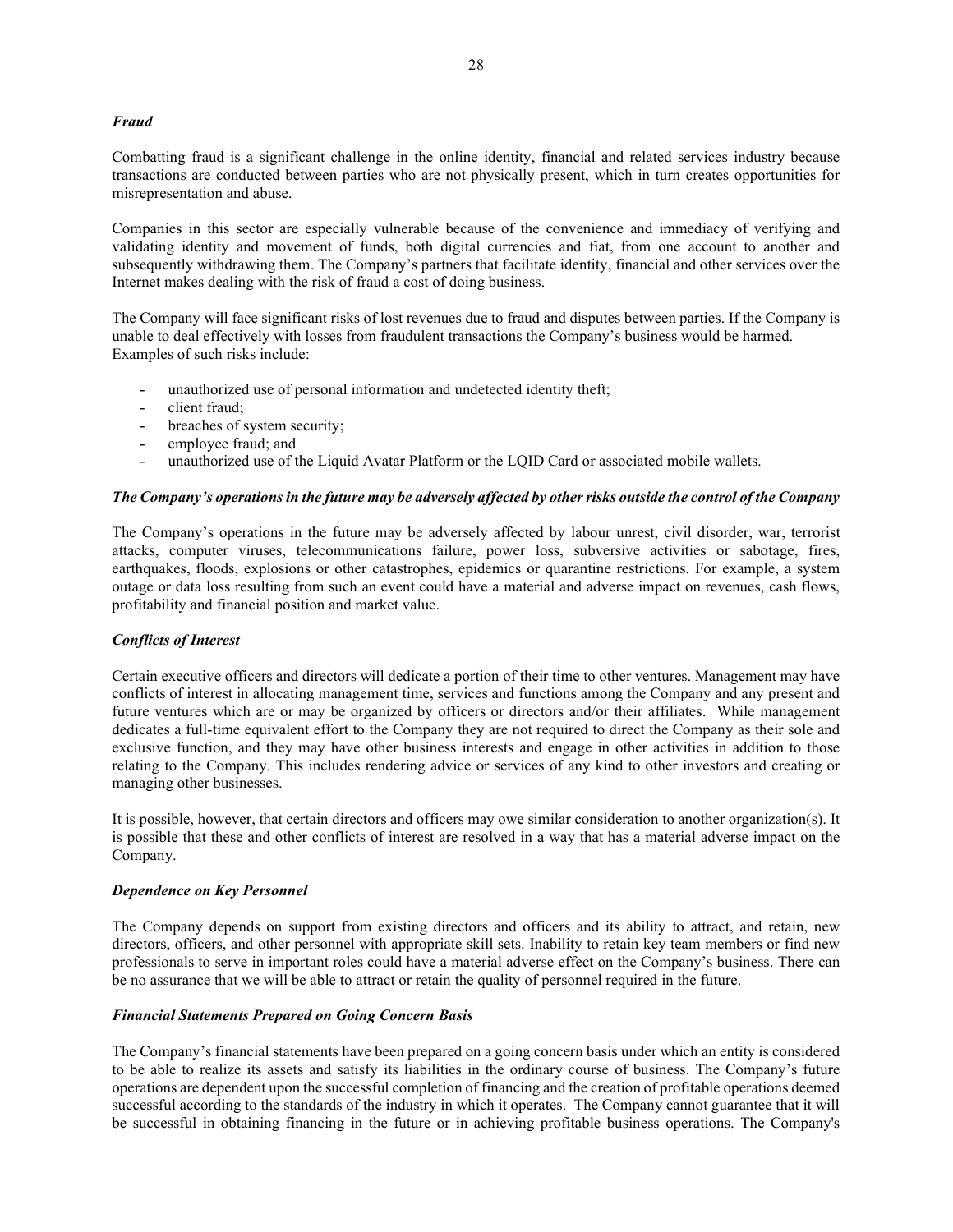consolidated financial statements may not contain the adjustments relating to carrying values and classification of assets and/or liabilities that would be necessary should the Company be unable to continue as a going concern.

#### Costs of Maintaining a Public Listing

As a result of having a public listing, the Company incurs greater legal, accounting and other expenses related to regulatory compliance than it would have had it remained a private entity under its prior operation. The Company may also elect to devote greater resources than it otherwise would have on communication and other activities typically considered important by publicly traded companies.

## Risks Relating to the Company's Common Shares

## Active Trading Market

Currently the volume of trading in the public market for the Common Shares has at certain times been limited, and there can be no assurance than an active market for the Securities will be sustained at any time. If an active public market for the Company's securities is not sustained or enhanced, the liquidity of an investor's investment may be limited, and the share price may decline.

## Share Price Volatility and Speculative Nature of Share Ownership

Factors both internal and external to the Company may significantly influence the price at which the Common Shares trade, and the volatility of the share price. Quarterly operating results and material developments reported by the Company can, and likely will, influence the price of the Common Shares.

Sentiment toward technology and early stage business stocks, as well as toward the stock market in general, is among the many external factors that may have a significant impact on the price of the Common Shares. The Company is not generating material revenue and does not possess significant cash reserves. As such, it should be considered a speculative investment. There is no guarantee that a liquid market for the Common Shares will be exist at any time or be maintained.

#### The Company does not intend to pay dividends

The Company has never paid any cash dividends and currently does not intend to pay any dividends for the foreseeable future. To the extent that the Company requires additional funding, those funding sources may prohibit the payment of a dividend. Because the Company does not intend to declare dividends, any gain on an investment in the Company will need to come through an increase in the price of the Common Shares. This may never happen, and investors may lose all of their investment in the Company.

## A decline in the price of the Common Shares could affect its ability to raise further working capital and adversely impact its ability to continue operations

A prolonged decline in the price of the Common Shares could result in a reduction in the liquidity of the Common Shares and a reduction in its ability to raise capital. Because a significant portion of the Company's operations have been and will be financed through the sale of equity securities, a decline in the price of the Common Shares could be especially detrimental to the Company's liquidity and its operations. Such reductions may force the Company to reallocate funds from other planned uses and may have a significant negative effect on the Company's business plan and operations, including its ability to develop new products and continue its current operations. If the Company's stock price declines, it can offer no assurance that the Company will be able to raise additional capital or generate funds from operations sufficient to meet its obligations. If the Company is unable to raise sufficient capital in the future, the Company may not be able to have the resources to continue its normal operations.